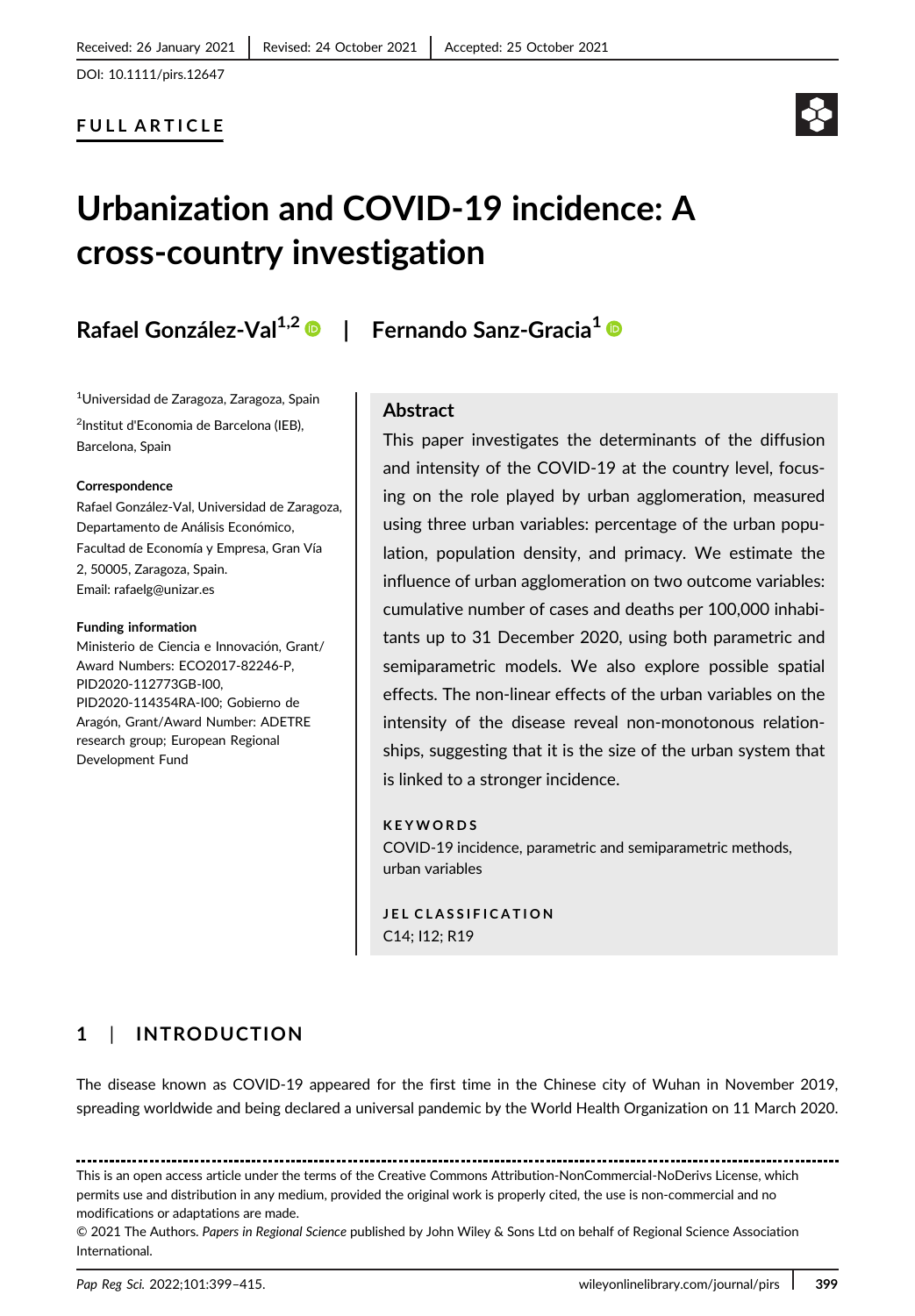In April 2020, half of the world's population was under some kind of lockdown. In addition to the very serious health consequences of this shock, the economic impact in most countries has also been catastrophic.

Throughout 2020, interesting literature about the economic effects of COVID-19 has emerged. Baker et al. (2020) define three uncertainty indices to estimate their impact on the real GDP of the United States. Two papers that were written in February and March 2020 (Maital & Barzani, 2020; McKibbin & Fernando, 2021) predict, under several scenarios, the worldwide macroeconomic effects of the shock, concluding that a global recession is coming. Topcu and Gulal (2020) analysed the impact of COVID-19 on emerging stock markets. The contraction of public fiscal revenues (income tax) in the US is quantified in Clemens and Veuger (2020). Other works have adopted a microeconomic approach. In this line, Martin et al. (2020) and Sumner et al. (2020) have studied the consequences of the virus on household income, consumption, and poverty. Following with microeconomic visions, Elenev et al. (2020) modelled the consequences of the pandemic as a drop in workers' productivity with the associated fall in firms' revenues; in addition, Bartik et al. (2020) estimated the effects of the shock on small business outcomes and expectations. Of course, the consequences of the COVID-19 have been analysed from many other points of view, beyond economic; see, to cite just a couple of works, Bashir et al. (2020) for the environmental impact and Rodríguez-Pose and Burlina (2021), who study which factors determine the geography of COVID-19-related excess mortality in Europe. However, the study of the economic effects of contagious diseases did not begin with the irruption of COVID-19. See, for example, the medieval age and the Black Death, Voigtländer and Voth (2013) and Jedwab et al. (2019), and Alfani and Percoco (2019) for the impact of the pandemic during 1629–1630 in Italy.

The objective of this paper is essentially different and complementary to the literature described in the previous paragraph. Instead of analysing the impact of the pandemic on a range of variables, we focus on how different socioeconomic and urban variables affect the incidence of the virus. Our main explanatory variables are urban primacy (a measure of the degree of concentration of the population in the largest city of a country), the percentage of the urban population, and population density. These three variables represent different measures of urban and population agglomeration. To our knowledge, only a few studies have adopted a similar approach, all of them using US data. Wheaton and Thompson (2020) regress the per capita contagion rate over GDP per capita, density, and percentage of industrial and commercial use for 351 nuclei of Massachusetts; Carozzi et al. (2020) estimate the link between population density and COVID-19 spread and severity considering US counties, and Geng et al. (2021) analyse the sparseness of COVID-19 infections and their time variations across the US at scales ranging from county to continental scale. Nevertheless, the spatial scale of these studies addressing the patterns of the spread of the disease within one unique country limits the scope of their conclusions compared to our cross-country analysis.

Why do we expect any relationship between urbanization or population agglomeration and COVID-19 intensity? From an epidemiological point of view, that concentration of people and, in general, the existence of large and dense urban areas is one of the key factors that facilitate the transmission of viruses (Alirol et al., 2011; Neiderud, 2015). This is the main reason for the worldwide implementation of lockdown practices. Therefore, the main working hypothesis we want to test is whether a direct and positive relationship exists between the three urban variables and the incidence of COVID-19 at the country level, considering both cases and deaths. To do so, we use a wide set of control variables that might also influence the intensity of the virus incidence. In this context, we can consider the contagion risk as a new urban congestion cost, apart from the traditional costs (e.g., commuting, pollution, traffic density, housing price), associated with the existence of urban agglomerations.

An important contribution of this work lies in the fact that we combine parametric and semiparametric specifications. The advantage of doing so is double. On the one hand, both approaches are complementary and give robustness to our results. On the other, the parametric specification assumes that the average relationship between COVID-19 incidence and the urban variables is linear, while the semiparametric approach is more flexible and specifically enables us to estimate functional forms that do not have to be necessarily linear. We expect, as the empirical exercise we carry out confirms, the relationship between the virus intensity and the urban variables to be not constant over the distribution of their values, showing concavities and convexities. This is for two main reasons: urban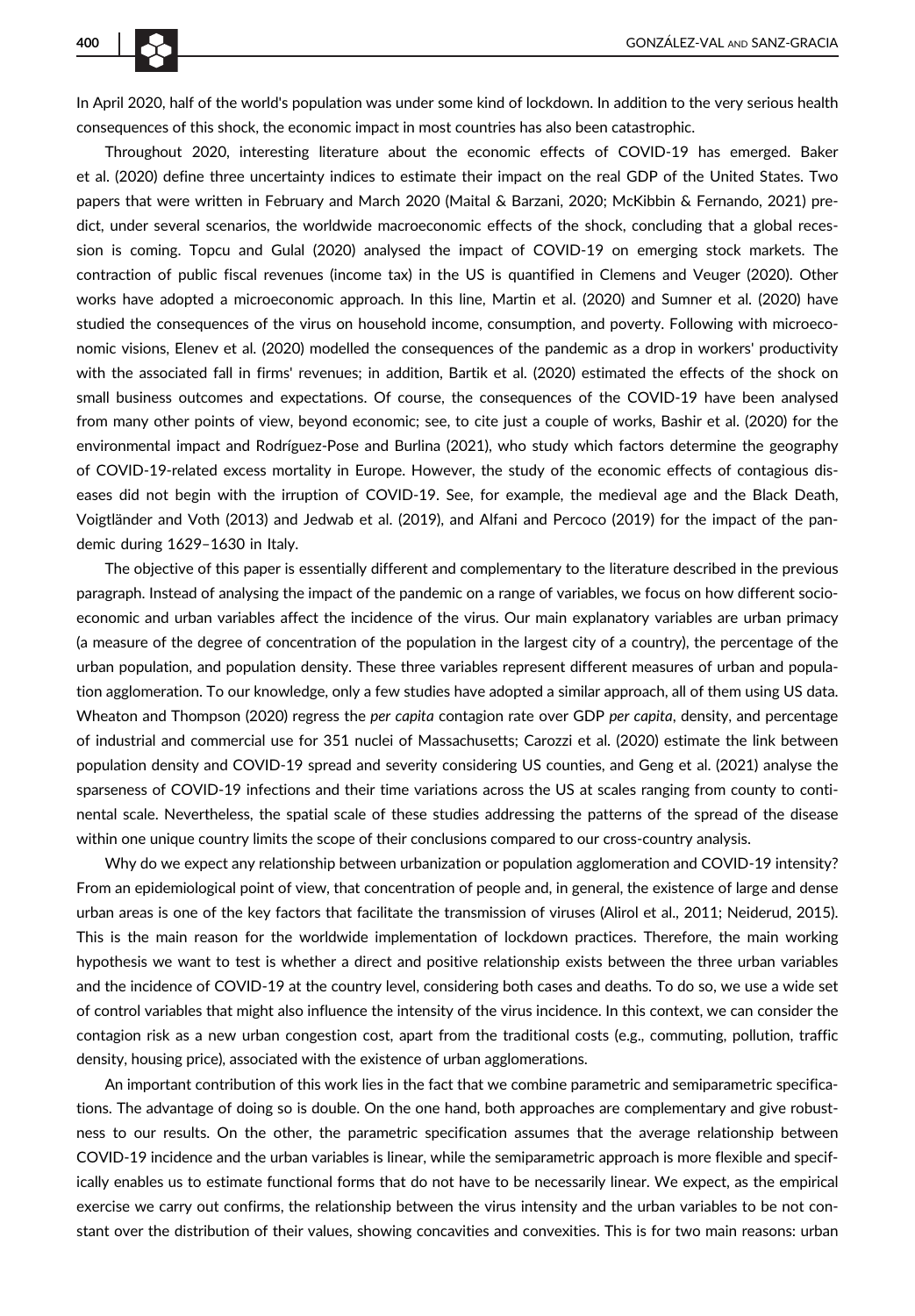and new economic geography models show that congestion costs usually behave non-linearly. Second, infection curves across countries have shown that the virus spread is not linear.

The main results are the following. From the parametric approach, we conclude that the main explanatory variable is the percentage of the urban population, which exerts a positive influence on COVID-19 incidence. Moreover, we also test for possible spatial effects, finding weak evidence supporting spatial interactions between countries. From the semiparametric approach, we cannot find a systematic and monotonous positive relationship between the three urban variables and the intensity of the disease, as might be expected a priori. The link is positive only for intermediate and high values of the percentage of urban population, for low and very high values of density, and for very high values of the primacy.

The remainder of the paper is organized as follows. Section 2 presents the data used. In Section 3, we describe the methodology. Section 4 shows the main results, and Section 5 concludes.

#### 2 | DATA

Our sample comprises 90 countries across five continents (see the list in the Appendix), and all variables are measured at the country level. The descriptive statistics and the sources of the variables used are described in Table 1. We consider two different measures of the COVID-19 incidence, updated up to 31 December 2020: the cumulative number of cases per 100,000 inhabitants and the cumulative number of deaths per 100,000 inhabitants. To make an easier interpretation, we normalize both of these, subtracting the mean and dividing by the standard deviation for our sample of countries. Hence, the mean is zero, and the standard deviation is equal to one.<sup>1</sup>

We are aware of some potential reporting bias in these statistics. Cases reported are the number of detected cases. In contrast, the true number of infected people might be larger because the detected cases depend crucially on the number of pharmaceutical tests carried out.<sup>2</sup> In the same way, mortality statistics are lower than the true number of deaths by COVID-19 in many countries, as the excess of mortality statistics are revealing. Some estimates of the real mortality are being released for some countries based on the excess of mortality, but, unfortunately, for most countries, the only reliable data source is the World Health Organization (WHO) data. Official statistics for cases and deaths probably underestimate the true incidence of the virus, so we can consider the official statistics by the WHO as a lower bound of the real effect of the COVID-19; if we can find any significant pattern (even with these data), the true underlying relationships are likely to be even stronger.

Our main explanatory variables have an urban dimension: percentage of urban population (over the total country population), population density (population per square kilometre), and urban primacy, defined as the population of the largest city of a country divided by its total population. The other explanatory variables can be grouped into three main categories. First, variables related to the level of development at the national level: a democracy index ranging from 0 for an absolute dictatorship to 10 for a complete democracy; the Human Development Index (HDI) by the United Nations; and GDP per capita (Wildman, 2021). Second, we include variables capturing the influence of globalization (Farzanegan et al., 2021), openness, and geography: trade (exports plus imports divided by GDP), the number of total air passengers divided by total population, and the geographical distance from the capital of each country to Wuhan in China (place of origin of the virus) or, in the case of European countries, distance to Milan (the main source of the virus in Europe in March 2020). The inclusion of this distance variable is debatable. We exclude distance to Wuhan/Milan in an alternative specification and use spatial models considering spatial matrices with bilateral distances between all countries.

Finally, we add three variables somehow directly related to COVID-19: the share of health expenditure over total GDP; the percentage (always negative) of change in the mobility to the workplace provided by Google, $3$  and the COVID stringency index from the University of Oxford, which measures the severity of the control policies implemented by the governments ranging from a value of zero for January 2020 to 1 (the strictest control measures).4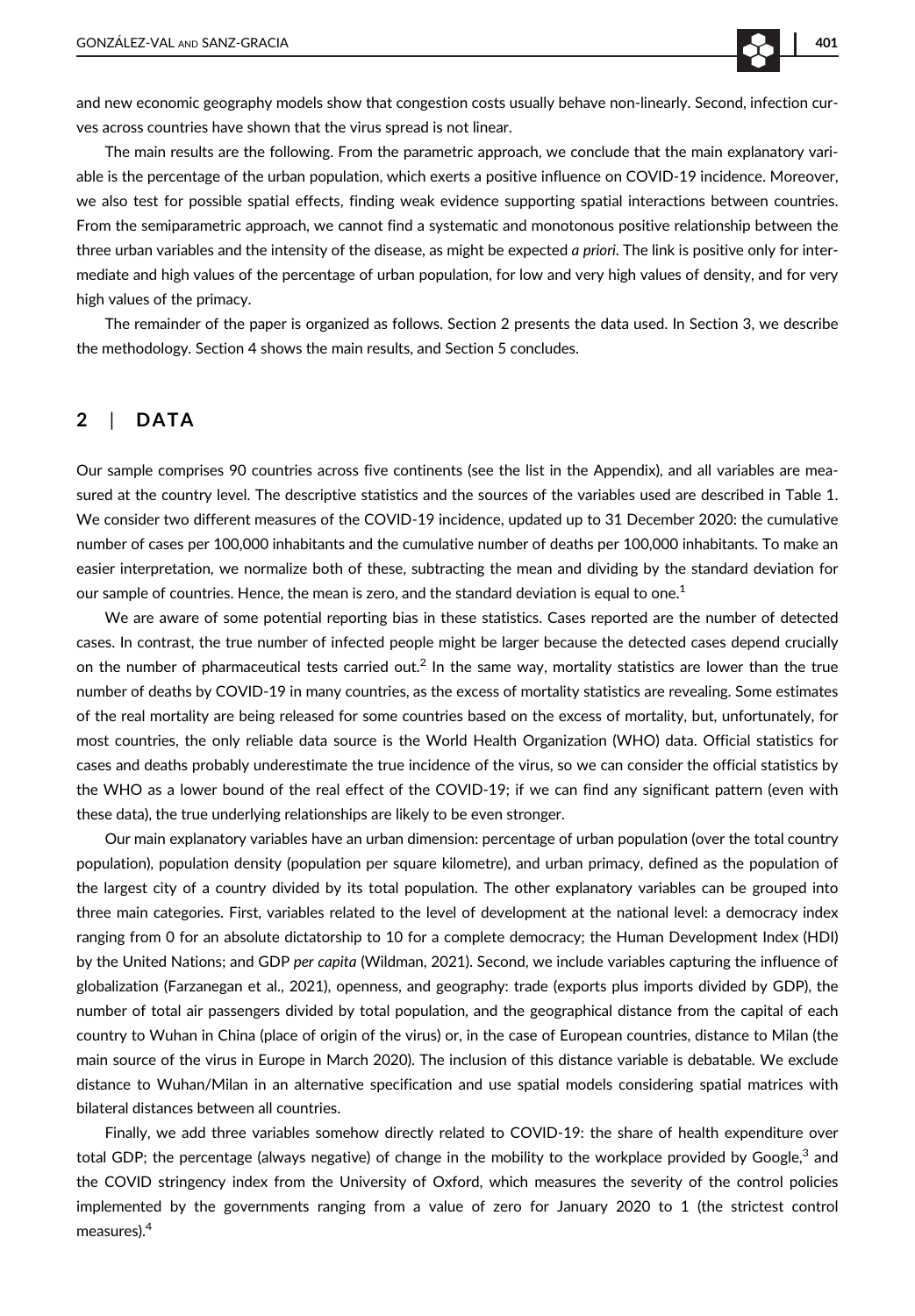|                                | Source      | United Nations               | World Health Organization | World Health Organization | Own calculations                             | Own calculations                              | <b>United Nations</b> | United Nations       | <b>United Nations</b> | The Economist   | <b>United Nations</b> | The World Bank | The World Bank   | International Air Transport<br>Association | Own calculations        | World Health Organization     | Google                         | University of Oxford   |
|--------------------------------|-------------|------------------------------|---------------------------|---------------------------|----------------------------------------------|-----------------------------------------------|-----------------------|----------------------|-----------------------|-----------------|-----------------------|----------------|------------------|--------------------------------------------|-------------------------|-------------------------------|--------------------------------|------------------------|
|                                | Date        | 1 July 2019                  | 31 December 2020          | 31 December 2020          | 31 December 2020                             | 31 December 2020                              | 2020                  | 2020                 | 1 July 2019           | 2019            | 2019                  | 2019           | 2019             | 2018                                       |                         | 2017                          | 2020                           | 2020                   |
|                                | Maximum     | 1,366,418                    | 19,346,790                | 335,789                   | 2.61                                         | 3.18                                          | 0.39                  | 0.99                 | 2,159.43              | 9.87            | 0.95                  | 92,556.32      | 2.39             | 521.24                                     | 19,528.89               | 0.14                          | $-0.40$                        | 1.00                   |
|                                | Minimum     | 1,325.65                     | 366                       | $\circ$                   | $-1.14$                                      | $-1.01$                                       | 0.02                  | 0.18                 | 3.28                  | 1.93            | 0.50                  | 714.48         | 0.27             | 0.02                                       | 191.65                  | 0.00                          | $-0.91$                        | 0.19                   |
|                                | Std. Dev.   | 152,249.40                   | 2,428,258                 | 45,978.42                 | 1.00                                         | 1.00                                          | 0.09                  | 0.20                 | 275.71                | 2.06            | 0.13                  | 21,803.78      | 0.43             | 64.87                                      | 5,782.30                | 0.03                          | 0.12                           | 0.13                   |
|                                | <b>Mean</b> | 58,099.29                    | 854,871.50                | 730.68<br>18,7            | 0.00                                         | 0.00                                          | 0.17                  | 0.65                 | 70.13                 | 6.13            | 0.77                  | 18,917.62      | 0.83             | 18.81                                      | 232.76<br>$\sim$        | 0.04                          | $-0.75$                        | 0.84                   |
| TABLE 1 Descriptive statistics | Variable    | Total population (thousands) | Cumulative cases          | Cumulative deaths         | Cumulative cases per 100,000<br>(normalized) | Cumulative deaths per 100,000<br>(normalized) | Primacy (%)           | Urban population (%) | Population density    | Democracy index | 읖                     | GDPpc          | Trade (% of GDP) | Air passengers per capita                  | Distance to Wuhan/Milan | Health expenditure (% of GDP) | % Mobility change (workplaces) | Covid stringency index |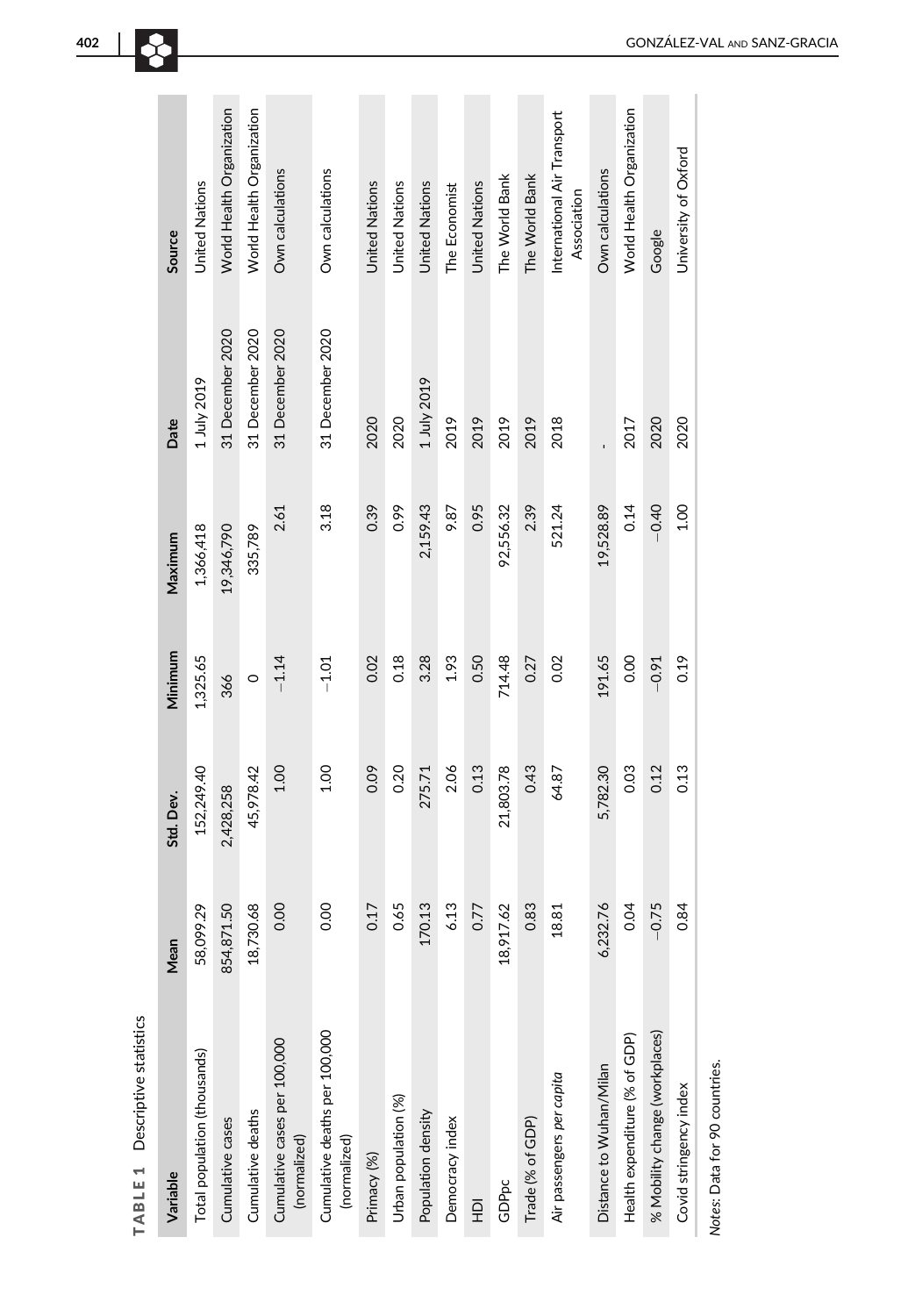We want to emphasize the advantages of using country data over within-country data. Institutions, laws, health system, level of development, geography, and other characteristics change more intensively across countries than within countries. Therefore, the potential explanatory power of our variables is larger and can capture more properly the differences between countries with regards to the incidence of the COVID-19. For within-country studies, as all these variables are quite similar across sub-national units, the main (and only, in most cases) source of cross-sectional variation comes from the different non-pharmaceutical interventions adopted by the local and regional governments, limiting the scope of these analyses to the effectiveness of these lockdown measures.

#### 3 | METHODOLOGY

A first way to test the relationships between our urban variables and the incidence of COVID-19 is to run a simple parametric OLS regression for our pool of 90 countries. We estimate the following parametric model:

$$
Y_i = \alpha + \beta_1 \text{URBAN\_POPULATION}_i + \beta_2 \text{DENSITY}_i + \beta_3 \text{PRIMACY}_i + \sum_{i=1}^{m} \gamma_m X_{mi} + \delta_k + \epsilon_i,
$$
\n(1)

where *i* indexes countries,  $Y_i$  is the measure of the incidence of COVID-19 (normalized cumulative cases per 100,000 and cumulative deaths per 100,000), our main variables of interest are URBAN\_POPULATION<sub>i</sub>, DENSITY<sub>i</sub> and PRIMACY $_i$ ,  $^5$  X<sub>mi</sub> represents the rest control variables at the country level,  $\delta_k$  is a vector of region dummies for the five major area categories (America, Africa, Asia, Eastern Europe, and Western Europe), and  $\varepsilon_i$  is the error term. The main coefficients of interest are the  $\beta_j$ , representing the effect on COVID-19 incidence of each one of our urban variables.

The full model includes all the control variables, but we also consider reduced versions of the model, including only one of the groups of the control variables. Furthermore, we also estimate a spatial Durbin model (Anselin, 1988; LeSage & Pace, 2009) with the aim of explicitly considering the impact of neighbouring countries on COVID-19 incidence.<sup>6</sup> The convenience of explicitly considering the spatial dimension in the analysis of the cross-country incidence of COVID-19 has been emphasized in Krisztin et al. (2020); spatial models have also been used to analyse the spatial diffusion of the disease within countries, see the studies by Paez et al. (2021) and Ehlert (2021) of the Spanish and German cases, respectively.

The spatial Durbin model includes three elements (LeSage & Pace, 2009): a spatial lagged dependent variable, a set of explanatory variables, and a set of spatial lagged explanatory variables. It can be expressed as:

$$
Y_i = \alpha + \rho \sum_{j=1}^n W_{ij} Y_i + \beta_1 URBAN\_POPULATION_i + \beta_2 DENSITY_i + \beta_3 PRIMACY_i +
$$
  
+
$$
\varphi_1 \sum_{j=1}^n W_{ij} URBAN\_POPULATION_i + \varphi_2 \sum_{j=1}^n W_{ij} DENSITY_i + \varphi_3 \sum_{j=1}^n W_{ij} PRIMACY_i +
$$
  
+
$$
\sum_{i=1}^m \gamma_m X_{mi} + \sum_{i=1}^m \sum_{j=1}^n W_{ij} \varphi_m X_{mi} + \delta_k + \varepsilon_i,
$$
 (1')

with  $|\rho|$  < 1 being the spatial autoregressive parameter measuring the effect on the response variable of COVID-19 incidence in neighbouring countries (endogenous interaction relationships) and  $\varphi_i$  capturing the effects of the spatial lagged explanatory variables (exogenous interaction relationships). W<sub>ij</sub> are the elements of the W spatial weight matrix, built using the k-nearest neighboring countries; following LeSage and Pace's (2009) suggestion, we compared the log-likelihood values of models with different weights matrices to set  $k$  to 5.<sup>7</sup> Distances between countries are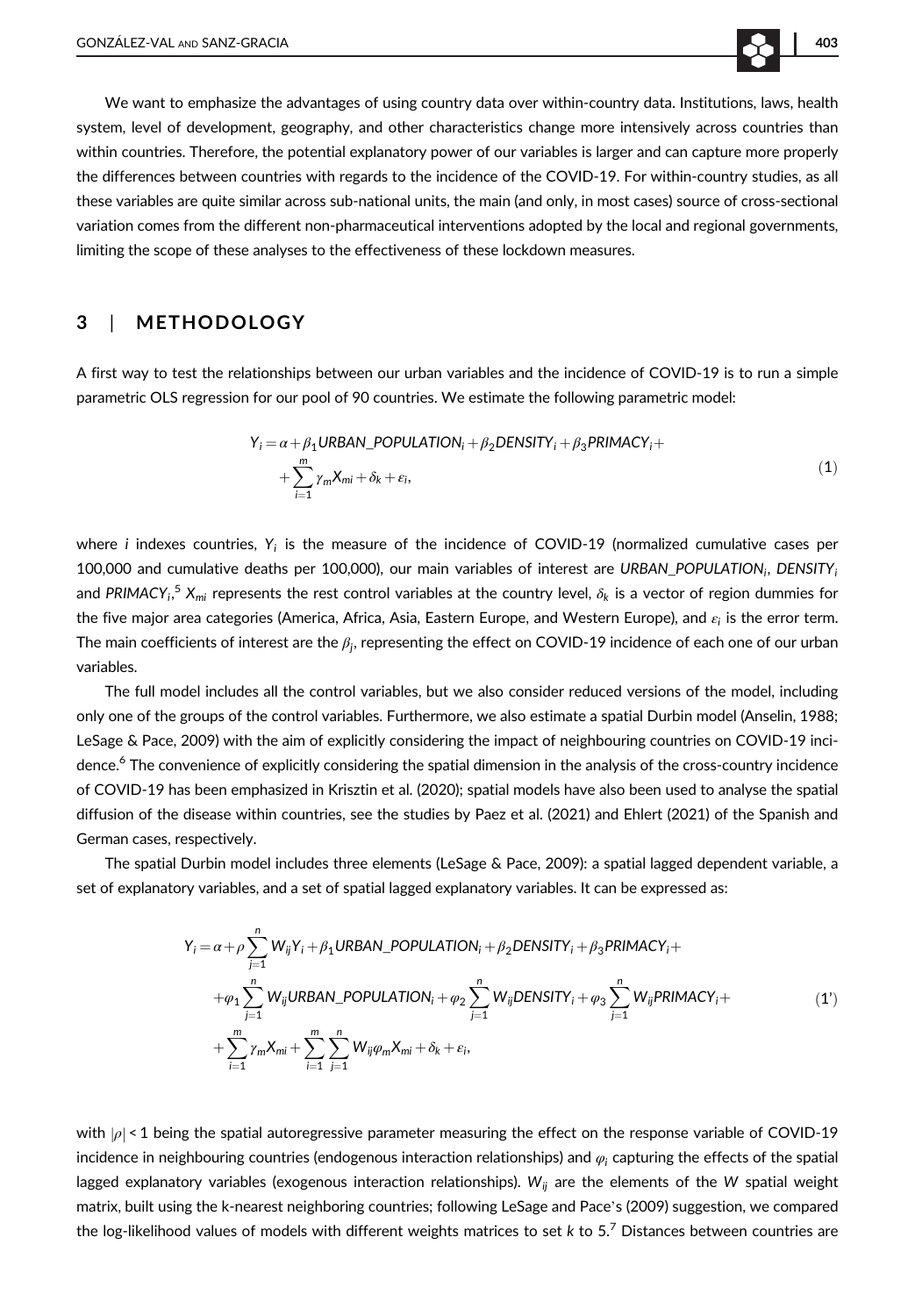calculated from the co-ordinates (longitude and latitude) of the country's capital city, obtained from the United Nations. In the spatial model the variable distance to Wuhan/Milan is excluded.

Besides the possible spatial effects, the functional relationship of the variables in Equation 1 can also be a problem. A parametric specification implies strong assumptions; it imposes a particular structure on the underlying relationship between the variables (that may not reflect the true underlying relationship), and the coefficients are not allowed to change over countries (the relationship is restricted to being stationary over the entire structure of the distribution of the urban variable).

To overcome these limitations, Durlauf (2001) suggested the use of semiparametric methods. This approach allows us to tackle the possible non-linear effect of the different urban variables on COVID-19 incidence in a more flexible way. For instance, the standard correlation index and the coefficients from parametric regressions give us only an aggregate average relationship between variables, and this relationship is restricted by the fact that it must remain unchanged through the entire distribution of the urban variables. In contrast, the semiparametric estimate allows  $Y_i$  to vary with these variables over the entire distribution, allowing for the linear effects of other conditioning variables. In related literature, Barrios and Strobl (2009), Lessmann (2014), and Díez-Minguela et al. (2020) have applied this methodology to the study of regional inequalities.

We perform a semiparametric analysis using the kernel regression estimator (Robinson, 1988). This consists of taking the following specification:

$$
Y = \alpha + f(URBAN_VARIABLE) + \gamma X + \varepsilon,
$$
\n(2)

in which, for the sake of clarity, we drop the subscript i. X is a set of explanatory variables that are assumed to have a linear effect on Y,  $f(.)$  is a smooth and continuous, possibly non-linear, unknown function of the corresponding URBAN VARIABLE (percentage of urban population, population density and primacy), and  $\varepsilon$  is a random error term. Thus, the model has a parametric  $(yX)$  and a non-parametric  $f(URBAN VARIABLE)$  part. Only one non-parametric variable is allowed at a time, so we run a semi-parametric regression for each of the urban variables. In each case, the other two urban variables are included in the linear part of the model. Robinson's approach is a two-step methodology. First,  $\hat{\gamma}$  is estimated by applying a procedure similar to that whereby variables can be partialled out of an OLS regression (but using nonparametric regressions). Second, a kernel regression of Y  $-\hat{\gamma}X$  on each URBAN\_VARIABLE is carried out. In both stages, a Gaussian kernel-weighted local polynomial fit is used for kernel regressions.

#### 4 | RESULTS

#### 4.1 | Parametric analysis

Table 2 shows the results for the OLS estimations of the parametric model (Equation 1) when the endogenous variable is the normalized relative number of cases. Each table column corresponds to a different set of explanatory variables grouped by category (see Section 2). Column (5) shows the results for the full specification of the model, including all the regressors and a set of regional dummies. The mean value of the VIF statistic shows tolerable values for all the models (including the full specification), which allows us to conclude that multicollinearity is not a problem.

The coefficient of the percentage of urban population is systematically significant and has the expected sign: more urbanized countries show a higher incidence of the disease. Also, population density exerts a certain positive influence on the incidence of COVID-19, although not so intense as that of the percentage of urban population. On the other hand, the coefficient of primacy is not significant in any case and even changes its sign. Therefore, it seems that the size of the urban system (percentage of urban population), and not the preeminence of the largest city (primacy), is the key urban variable that explains the incidence of the virus on the number of cases. From our countrylevel perspective, these results indicate that having a large city does not imply a higher incidence of the virus.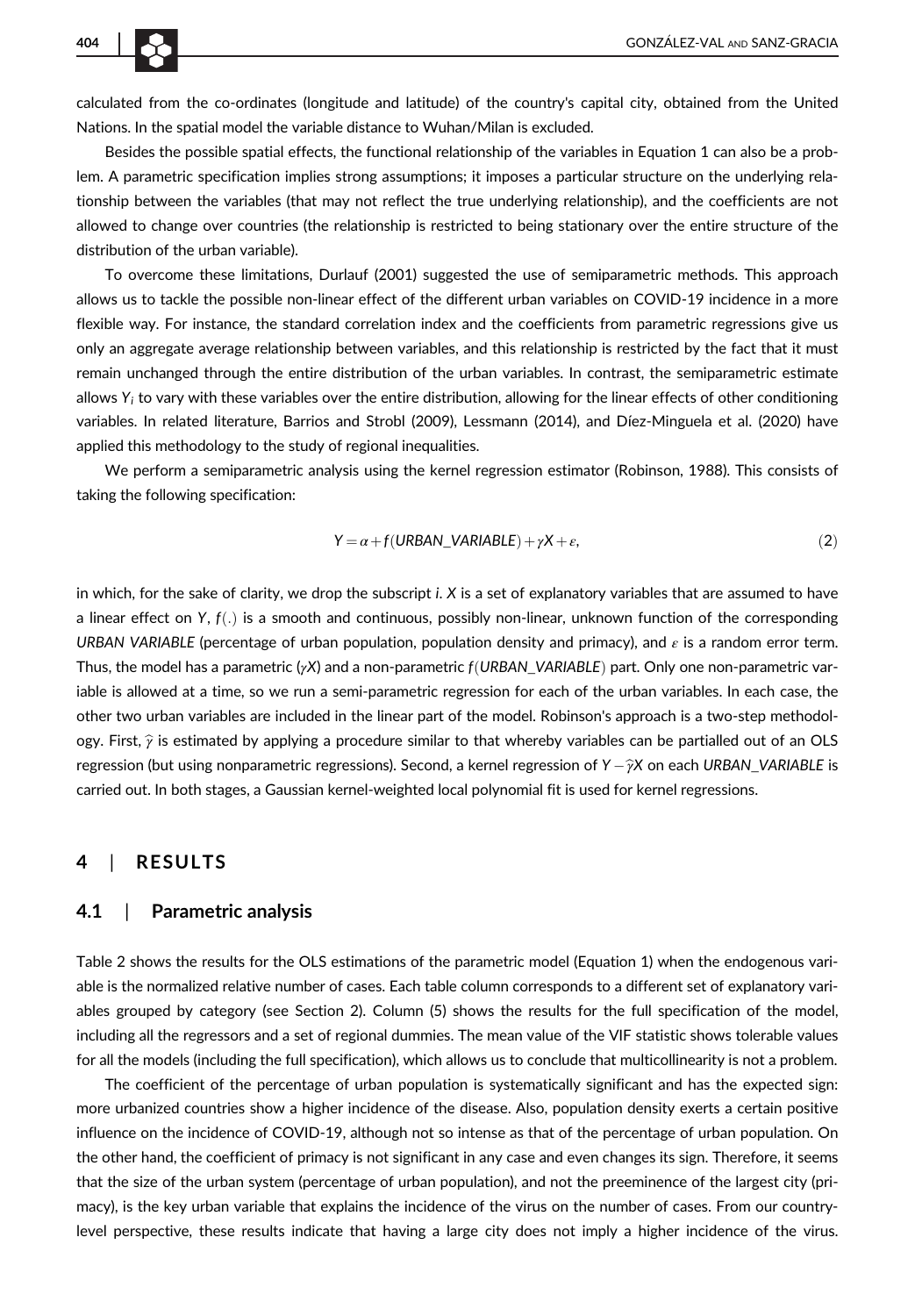#### TABLE 2 Parametric estimates: Cases per 100,000 population

|                                   | (1)                   | (2)                  | (3)                    | (4)                  | (5)                   |
|-----------------------------------|-----------------------|----------------------|------------------------|----------------------|-----------------------|
| Urban population (%)              | $2.926***$<br>(0.477) | $1.292**$<br>(0.611) | $2.489***$<br>(0.528)  | $1.479**$<br>(0.583) | $1.325***$<br>(0.621) |
| Ln (Population density)           | 0.107(0.083)          | $0.149*$<br>(0.087)  | 0.023<br>(0.083)       | 0.142<br>(0.093)     | $0.196*$ (0.100)      |
| Primacy                           | $-1.649$<br>(1.277)   | $-1.114$<br>(1.205)  | $-0.802$<br>(1.477)    | $-0.269$<br>(1.305)  | 0.286(1.181)          |
| Democracy index                   |                       | $-0.042$<br>(0.050)  |                        |                      | $-0.135**$<br>(0.054) |
| HDI                               |                       | $5.108**$<br>(1.958) |                        |                      | $-1.894$<br>(2.470)   |
| Ln (GDPpc)                        |                       | $-0.113$<br>(0.204)  |                        |                      | 0.278(0.234)          |
| Trade (% of GDP)                  |                       |                      | 0.338<br>(0.274)       |                      | 0.129(0.224)          |
| Air passengers per capita         |                       |                      | 0.000<br>(0.001)       |                      | 0.001(0.001)          |
| Ln (distance to Wuhan/<br>Milan)  |                       |                      | $-0.269***$<br>(0.094) |                      | $-0.123$<br>(0.236)   |
| Health expenditure<br>(% of GDP)  |                       |                      |                        | 12.855**<br>(5.076)  | 14.851**<br>(6.862)   |
| % Mobility change<br>(workplaces) |                       |                      |                        | $-1.334$<br>(0.951)  | $-0.626$<br>(0.916)   |
| COVID stringency index            |                       |                      |                        | 0.862<br>(0.705)     | $1.401**$<br>(0.689)  |
| Regional dummies                  | N                     | N                    | N                      | N                    | Y                     |
| <b>Observations</b>               | 90                    | 90                   | 90                     | 90                   | 90                    |
| Degrees of freedom                | 86                    | 83                   | 83                     | 83                   | 73                    |
| Adjusted $R^2$                    | 0.247                 | 0.341                | 0.379                  | 0.363                | 0.556                 |
| Mean VIF                          | 1.31                  | 5.39                 | 1.44                   | 1.70                 | 5.76                  |

Notes: Dependent variable: normalized number of cumulative cases per 100,000 population. All regressions include a constant. Coefficient (robust standard errors). Regional dummies are dummies at five major area categories: America, Africa, Asia, Eastern Europe, and Western Europe (Asia is the base category). Significant at the \*10%, \*\*5%, \*\*\*1% level.

Although the main city could be severely hit at the beginning of the pandemic, ultimately, the intensity of the disease spread in the whole country depends on the urbanization level rather than in the population agglomeration in only one particular city.

Regarding the rest of the control variables, focusing on the last column, when all the regressors and geographical dummies are considered, only three controls significantly affect on the relative number of cases. The coefficient of the democracy index variable is significant and has the expected negative sign: democratic countries reported a significantly lower number of relative cases. The effect of the COVID stringency index is significant and positive, indicating that the larger the number of cases, the more the health and political authorities are forced to implement restrictive measures. Finally, the percentage of health expenditure is positively correlated with the dependent variable. An analysis of the data can shed some light on this result: among the top 15 countries ordered by the relative number of cases, you can find countries such as Belgium, Czechia, the US, Switzerland, Spain, and France; the last five (out of 90) are New Zealand, Thailand, Cambodia, Vietnam, and Tanzania.<sup>8</sup> As the number of detected cases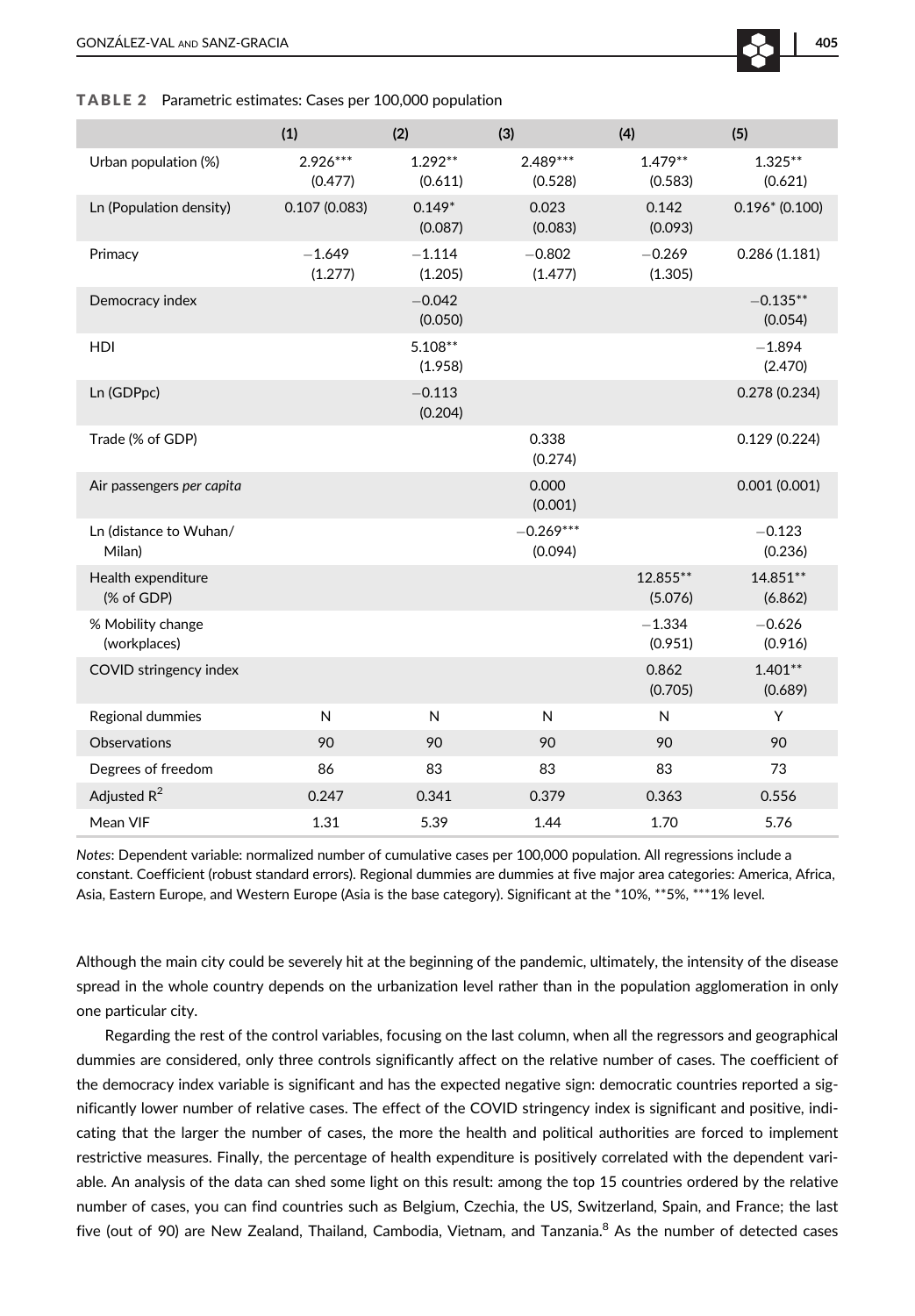depends directly on the number of pharmaceutical tests carried out, even if the relative number of infected people were the same in all countries, those countries that perform more tests would detect more cases, and the country's capacity to perform tests depends on the health expenditure. This explains why countries with high health expenditure rank highly for relative cases, while many underdeveloped countries with low health expenditure rank low.

The lack of statistical significance of the other control variables might indicate the wide worldwide diffusion of the virus across countries, despite the important heterogeneity across countries in those variables. Although these characteristics may have affected the impact of the virus, our results indicate that, ultimately, they do not have a significant effect on the cumulative number of cases after almost 1 year of pandemic, confirming that the diffusion of the virus is space-filling (Geng et al., 2021).

Table 3 reports the results of the parametric model for the normalized relative number of deaths. The VIF indicates that, again, there are no problems of multicollinearity. The coefficient of the percentage of urban population is significant in all cases and shows the expected sign: more urbanized countries also suffer a larger relative number of deaths. Regarding the other two urban variables, this time, population density is no longer significant, and urban

|                                   | (1)                    | (2)                   | (3)                   | (4)                  | (5)                    |
|-----------------------------------|------------------------|-----------------------|-----------------------|----------------------|------------------------|
| Urban population (%)              | 2.784***<br>(0.548)    | $2.278***$<br>(0.733) | $2.434***$<br>(0.534) | $1.361**$<br>(0.620) | $2.421***$<br>(0.789)  |
| Ln (Population density)           | $-0.038(0.087)$        | $-0.007$<br>(0.091)   | $-0.095$<br>(0.086)   | $-0.006$<br>(0.084)  | $-0.055(0.075)$        |
| Primacy                           | $-3.487***$<br>(1.219) | $-3.106**$<br>(1.205) | $-2.462*$<br>(1.320)  | $-2.089*$<br>(1.184) | $-1.182(1.062)$        |
| Democracy index                   |                        | $0.100**$<br>(0.044)  |                       |                      | $-0.038(0.048)$        |
| HDI                               |                        | $5.351***$<br>(1.678) |                       |                      | 1.889 (2.289)          |
| Ln (GDPpc)                        |                        | $-0.461**$<br>(0.197) |                       |                      | $-0.295(0.195)$        |
| Trade (% of GDP)                  |                        |                       | $-0.019$<br>(0.243)   |                      | $-0.136(0.237)$        |
| Air passengers per capita         |                        |                       | 0.001(0.001)          |                      | 0.001(0.001)           |
| Ln (distance to Wuhan/<br>Milan)  |                        |                       | $-0.254**$<br>(0.098) |                      | $-0.651***$<br>(0.190) |
| Health expenditure (% of<br>GDP)  |                        |                       |                       | 13.133**<br>(5.477)  | 6.534 (5.469)          |
| % Mobility change<br>(workplaces) |                        |                       |                       | $-1.448$<br>(0.924)  | 0.244(0.987)           |
| COVID stringency index            |                        |                       |                       | $1.371**$<br>(0.669) | $1.805***$<br>(0.587)  |
| Regional dummies                  | N                      | $\mathsf{N}$          | N                     | N                    | Y                      |
| Observations                      | 90                     | 90                    | 90                    | 90                   | 90                     |
| Degrees of freedom                | 86                     | 83                    | 83                    | 83                   | 73                     |
| Adjusted $R^2$                    | 0.207                  | 0.272                 | 0.255                 | 0.352                | 0.539                  |
| Mean VIF                          | 1.31                   | 5.39                  | 1.44                  | 1.70                 | 5.76                   |

TABLE 3 Parametric estimates: deaths per 100,000 population

Notes: Dependent variable: normalized number of cumulative deaths per 100,000 population. All regressions include a constant. Coefficient (robust standard errors). Regional dummies are dummies at five major area categories: America, Africa, Asia, Eastern Europe, and Western Europe (Asia is the base category). Significant at the \*10%, \*\*5%, \*\*\*1% level.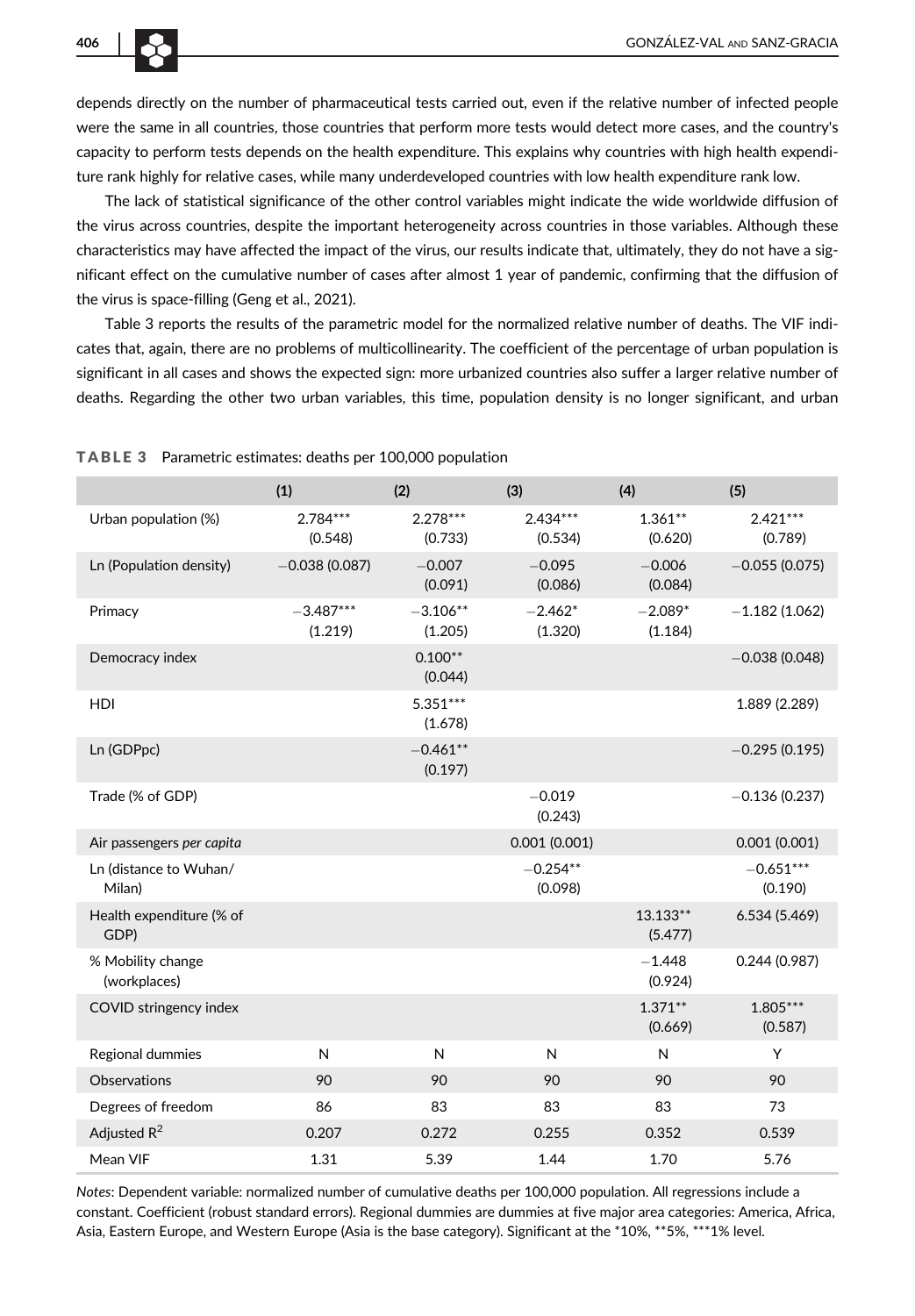primacy exerts a negative influence on the relative number of deaths. The interpretation of these results seems straightforward: the existence of a very big city or a very large agglomeration not only does not increase the number of deaths but reduces it, and it is the complete urban structure of the country (including cities of all sizes: large, intermediate and small) that most contributes to the magnitude of the dependent variable in Table 3.

Besides the percentage of the urban population, in the last column, when all controls are added, another two variables help explain the relative number of deaths: the distance to Wuhan/Milan and the COVID stringency index. Both show the expected sign. The coefficient of the COVID stringency index is significant and positive, indicating that the larger the number of deaths, the more the health and political authorities are forced to implement restrictive measures, and the negative effect of distance suggests that the geographically farther away a country is from one of the two main sources of infection, the lower the number of deaths.

Table 4 shows the results of the spatial Durbin model (Eq. 1') for the two dependent variables, estimated by maximum likelihood. For both dependent variables the spatial lag parameter  $(\rho)$  is not significant, indicating that the endogenous interaction relationships are not relevant either for the relative number of deaths or for the relative number of cases.

Therefore, the evidence supporting spatial effects is weaker than that found in previous research. Krisztin et al. (2020) found notable spatial spillover mechanisms in the early stages of the virus, considering annual country data from 23 January to 28 March 2020, for a set of 99 countries. However, here we are considering the cumulative incidence for almost 1 year (up to 31 December 2020), instead of focusing only on the initial outbreak of the disease. After all the international restrictions to people movements between countries and all the internal nonpharmaceutical interventions, we expect that spatial interactions between and within countries would have decreased. Krisztin et al. (2020) also observed a sharp drop in the intensity of spatial spillovers in later stages of the spread of the disease due to national travel bans, indicating that travel restrictions led to a reduction of crosscountry spillovers.

Nevertheless, we find that some spatial lagged explanatory variables are significant in some cases, which confirms some kind of exogenous interaction relationships. However, the coefficient lag estimates reported in Table 4 must be interpreted with caution, because in spatially lagged models the estimated coefficient of an independent variable does not directly reflect its marginal effect on the dependent variable (Golgher & Voss, 2016). LeSage and Pace (2009) pointed out that using the point estimation method of the spatial regression model to test the spatial spillover effect leads to bias because the coefficient estimate of the explanatory variable does not represent the true partial regression coefficient and suggested that the direct, indirect, and total effects of a change in an independent variable should be calculated. Then, according to Elhorst (2014), the effects have the following interpretation: if an explanatory variable in a particular country changes, not only the relative number of cases and/or deaths in that country changes, but also relative number of cases and/or deaths in other countries change via the spatial spillover. Therefore, a change in one of the independent variables in a particular country has a direct effect on that country, but also an indirect effect on neighbouring countries, and the sum of the direct and indirect effects is the total effect of a change in that explanatory variable.

Table 4 reports the direct, indirect and total effects for the spatial Durbin model, estimated using equation 2.46 in LeSage and Pace (2009). The main conclusion from this Table is that spatial effects are limited, because just a few variables show a significant effect on the relative number of cases or deaths. Paez et al. (2021) obtained a similar result for the Spanish case, and their explanation was that under a situation of lockdown, inter-regional contagion is reduced. In our context, the same explanation applies, because international restrictions to people movements between countries were stronger than within countries.

For the relative number of cases, only the democracy and the stringency indexes have a significant total effect. Interestingly, population density has no significant total effect because direct and indirect effects have opposite signs and cancel out each other. Regarding the relative number of deaths, only the stringency index has a significant and positive direct effect, whereas the development index and the number of air passengers show a significant total effect driven by the indirect effect. What these results reveal compared to the OLS estimations shown previously is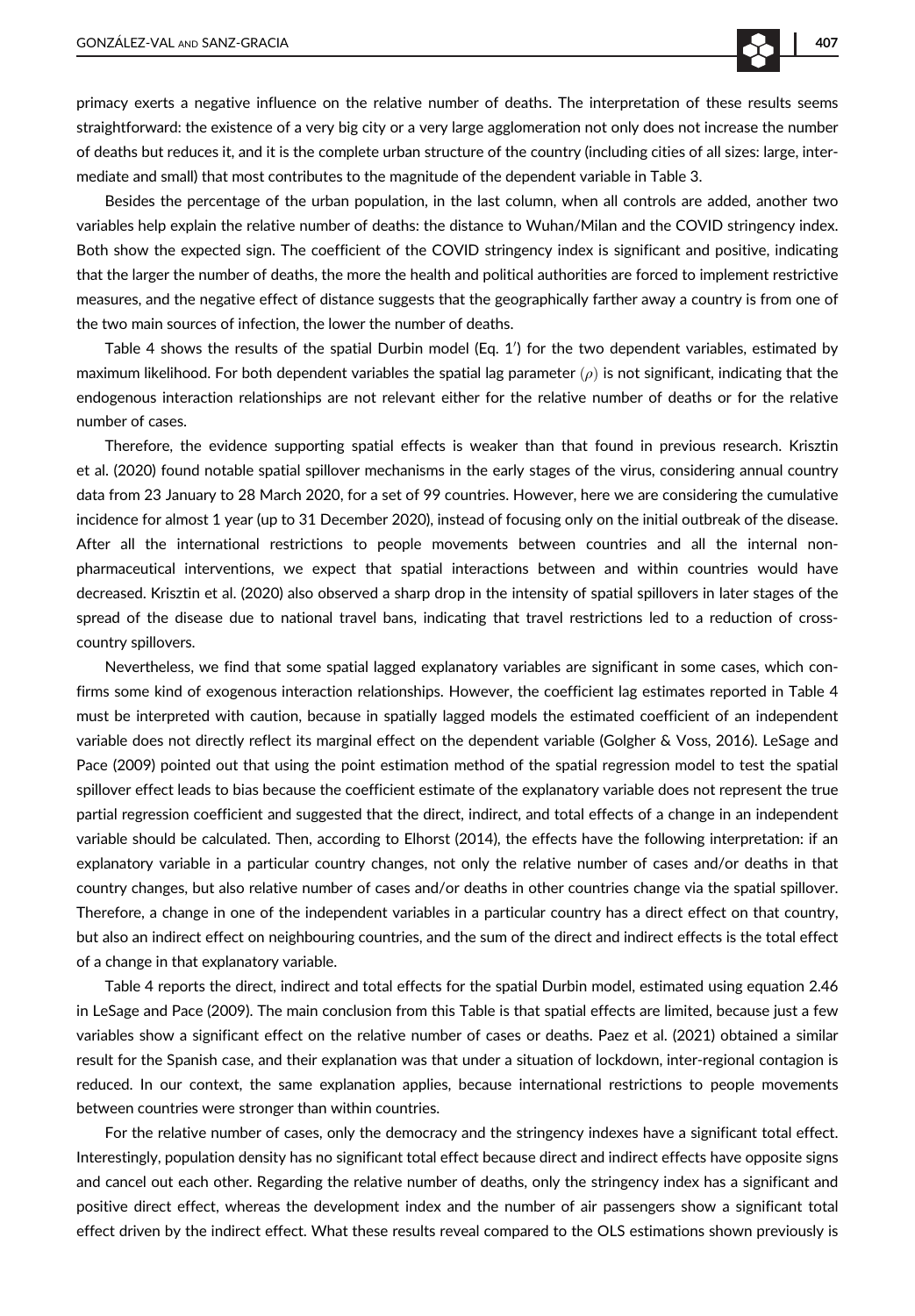| ֠      |
|--------|
|        |
|        |
|        |
|        |
|        |
|        |
| l      |
| ׇ֚֡֡   |
|        |
|        |
| ֕      |
| ׇ֚֘֝֬  |
|        |
|        |
|        |
|        |
|        |
|        |
| l<br>I |
|        |
|        |
|        |
| ī      |
|        |
|        |
|        |
| l      |
|        |
|        |
|        |
|        |
| l      |
|        |
|        |
| l<br>ı |
| l<br>l |
| 1<br>l |
|        |

|                                    | Cases per 100,000 population |                             |                         |                        |                        |                         | Deaths per 100,000 population |                         |                        |                        |
|------------------------------------|------------------------------|-----------------------------|-------------------------|------------------------|------------------------|-------------------------|-------------------------------|-------------------------|------------------------|------------------------|
| Dependent variable:                | Coefficient<br>estimate      | Coefficient lag<br>estimate | <b>Direct</b><br>effect | Indirect<br>effect     | <b>Total Effect</b>    | Coefficient<br>Estimate | Coefficient Lag<br>Estimate   | Direct<br><b>Effect</b> | Indirect<br>Effect     | <b>Total Effect</b>    |
| Urban population<br>(%)            | (0.633)<br>$-0.051$          | 0.512(1.557)                | (0.723)<br>$-0.071$     | (1.409)<br>0.421       | (1.612)<br>0.349       | 0.426 (0.667)           | $-4.772***$<br>(1.660)        | (0.695)<br>0.417        | (2.186)<br>$-4.818**$  | (2.476)<br>$-4.400*$   |
| Ln (Population<br>density)         | (0.060)<br>$0.199***$        | $-0.529***$<br>(0.195)      | (0.059)<br>$0.223***$   | $-0.472***$<br>(0.173) | (0.173)<br>$-0.250$    | (0.063)<br>$-0.001$     | $-0.118(0.206)$               | (0.061)<br>$-0.001$     | (0.237)<br>$-0.119$    | (0.248)<br>$-0.120$    |
| Primacy                            | (0.861)<br>$-1.027$          | 0.708 (2.537)               | (0.947)<br>$-1.068$     | (2.021)<br>0.827       | (2.398)<br>$-0.242$    | (0.908)<br>$-1.693*$    | 2.892 (2.712)                 | (1.036)<br>$-1.688$     | (3.012)<br>2.902       | (3.519)<br>1.214       |
| Democracy index                    | (0.057)<br>$-0.019$          | $-0.325***$<br>(0.121)      | (0.060)<br>$-0.007$     | $-0.254***$<br>(0.096) | $-0.261***$<br>(0.097) | 0.045 (0.059)           | $-0.101(0.122)$               | (0.057)<br>0.045        | (0.132)<br>$-0.101$    | (0.137)<br>$-0.057$    |
| 읖                                  | (2.228)<br>$-2.754$          | $-0.822(7.920)$             | (2.369)<br>$-2.757$     | (6.506)<br>0.490       | (6.505)<br>$-2.708$    | 3.545 (2.348)           | $17.112**$ (8.415)            | (2.409)<br>3.576        | (8.627)<br>$17.337**$  | (9.331)<br>20.913**    |
| Ln (GDPpc)                         | (0.191)<br>$0.415***$        | 5 (0.480)<br>0.31           | (0.204)<br>$0.408***$   | (0.427)<br>0.145       | (0.430)<br>0.553       | (0.202)<br>$-0.175$     | $-0.449(0.513)$               | (0.200)<br>$-0.176$     | (0.559)<br>$-0.455$    | (0.596)<br>$-0.631$    |
| Trade (% of GDP)                   | 0.112 (0.200)                | 0.268 (0.634)               | (0.195)<br>0.103        | (0.532)<br>0.185       | (0.624)<br>0.288       | (0.212)<br>$-0.260$     | $-0.904(0.670)$               | (0.218)<br>$-0.262$     | (0.770)<br>$-0.917$    | (0.902)<br>$-1.179$    |
| Air passengers per<br>capita       | 0.001(0.001)                 | $-0.001(0.003)$             | (0.001)<br>0.001        | (0.002)<br>$-0.001$    | (0.003)<br>0.001       | (0.001)<br>$-0.001$     | $-0.010***$<br>(0.003)        | $-0.001$<br>(0.001)     | $-0.010***$<br>(0.004) | (0.004)<br>$-0.011***$ |
| Health expenditure<br>$(%$ of GDP) | 13.730***<br>(4.428)         | (18.394)<br>0.507           | 13.885***<br>(4.715)    | (13.604)<br>$-3.105$   | (13.998)<br>10.780     | 3.675 (4.667)           | (19.150)<br>$-15.403$         | (5.006)<br>3.648        | (18.490)<br>$-15.520$  | (20.280)<br>$-11.872$  |
| % Mobility change<br>(workplaces)  | (0.715)<br>$-1.006$          | $-1.261(2.444)$             | (0.734)<br>$-0.969$     | (2.086)<br>$-0.748$    | (2.336)<br>$-1.717$    | 1.170 (0.753)           | 1.920 (2.574)                 | (0.725)<br>1.173        | (2.924)<br>1.955       | (3.168)<br>3.128       |
| COVID stringency<br>index          | 0.636 (0.531)                | $4.298***$ (1.214)          | (0.509)<br>0.473        | (0.929)<br>$3.262***$  | (1.025)<br>$3.736***$  | (0.569)<br>$1.317**$    | 5.178*** (1.395)              | (0.593)<br>$1.327**$    | (1.304)<br>5.249***    | (1.515)<br>$6.576***$  |
| $\sigma$                           | (0.531)<br>$-0.321$          |                             |                         |                        |                        | 0.012 (0.165)           |                               |                         |                        |                        |
| Regional dummies                   | ≻                            |                             |                         |                        |                        | ≻                       |                               |                         |                        |                        |
| Observations                       | 90                           |                             |                         |                        |                        | $\infty$                |                               |                         |                        |                        |
| LR test (p-value)                  | 0.138                        |                             |                         |                        |                        | 0.946                   |                               |                         |                        |                        |
| Wald test (p-value)                | 0.091                        |                             |                         |                        |                        | 0.941                   |                               |                         |                        |                        |
|                                    |                              |                             |                         |                        |                        |                         |                               |                         |                        |                        |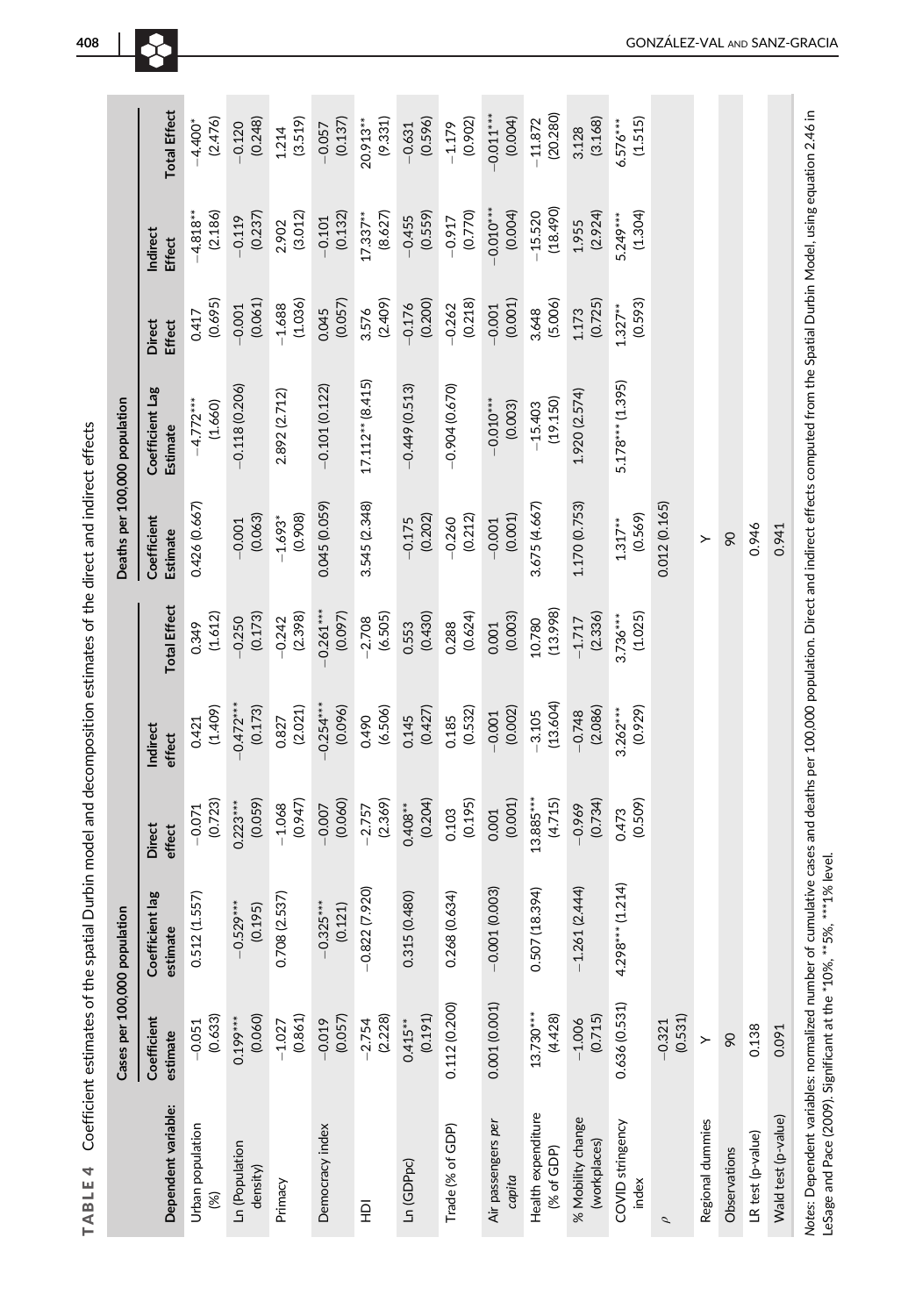that population density and the democracy index have a significant negative indirect effect on the relative number of cases, while urban population and the number of air passengers have a significant and negative indirect effect on the relative number of deaths; the development index show a large positive and significant indirect effect on relative deaths. The positive and significant effects found for the stringency index on both dependent variables are consistent with the OLS results.

To sum up, if we focus on the results of the full models, including all the regressors (column (5) in Tables 2 and 3), we find two variables always significant, and that show the expected sign: the COVID stringency index and, among our three urban variables, the percentage of the urban population of the country. The results of the estimated spatial Durbin model confirm the effect of the stringency index, whereas the influence of the urban population variable is found weaker than in the OLS results. However, as explained above, a parametric growth regression is not the best way to address non-linear relationships because of the strong assumptions implied. Therefore, we next estimate semiparametric models, allowing the effect of the urban variables to vary across their distributions and including the rest control variables in a linear way.

As explained above, congestion costs of urban agglomeration usually behave in a non-linear manner. Furthermore, besides econometric and flexibility reasons, the consideration of non-linear influences between the variables is also recommendable from an epidemiological perspective. In the words of Hu et al. (2013, Abstract): "Empirical data of human and wildlife diseases indicate that a non-linear function may work better when looking at the full spectrum of densities".

#### 4.2 | Semiparametric analysis

Table 5 reports the results of the linear part of the model for each COVID-19 outcome variable. We only show results for the specification including all control variables. Results are consistent with those reported in column (5) in Tables 2 and 3, although there are slight differences. The first three numerical columns show the results for the relative number of cases and, respectively, including each of our urban variables in a nonparametric way. The explanatory variables that appear significant at least in two of the three columns are the percentage of urban population, the democracy index, the health expenditure as a percentage of GDP, the percentage of mobility change, and the COVID stringency index. All of these, except the percentage of mobility change, are also systematically significant in the last two columns of Table 2. The signs are as expected, except for the health expenditure variable, something explained above.

Regarding the relative cumulative deaths, the last three columns in Table 5, the variables with more explicative power (see also Table 3) are the percentage of urban population (this is, perhaps, the more pervasive outcome of this paper), the distance to Wuhan/Milan and the COVID stringency index, all of them with the expected sign.

Table 5 also reports the Hardle and Mammen's (1993) specification test; the null hypothesis is that parametric and non-parametric fits are not different from a statistical perspective. In the case of the relative number of cases, this null hypothesis cannot be rejected, thus rejecting any significant non-linear relationship for two out of three urban variables: percentage of urban population and primacy. For the relative number of deaths, we reject the null of the test at the 5% significance level for density and primacy, confirming the non-linear relationship between the relative number of deaths and these two urban variables. To sum up, in half of the six possible cases the non-linear approach is more suitable.

Figure 1 shows the non-parametric part of the estimation, including the 95% confidence bands. These graphs show the non-linear relationship between our three urban variables (percentage of urban population, density, and primacy), separately considered, and each of the two dependent variables used to measure the COVID-19 incidence: relative number of cases and the relative number of deaths. Moreover, as the two incidence rates are normalized, the value zero indicates the mean value across our sample of countries, and values significantly different from zero point to a higher or lower than average incidence. A first and important outcome is that the six figures show relevant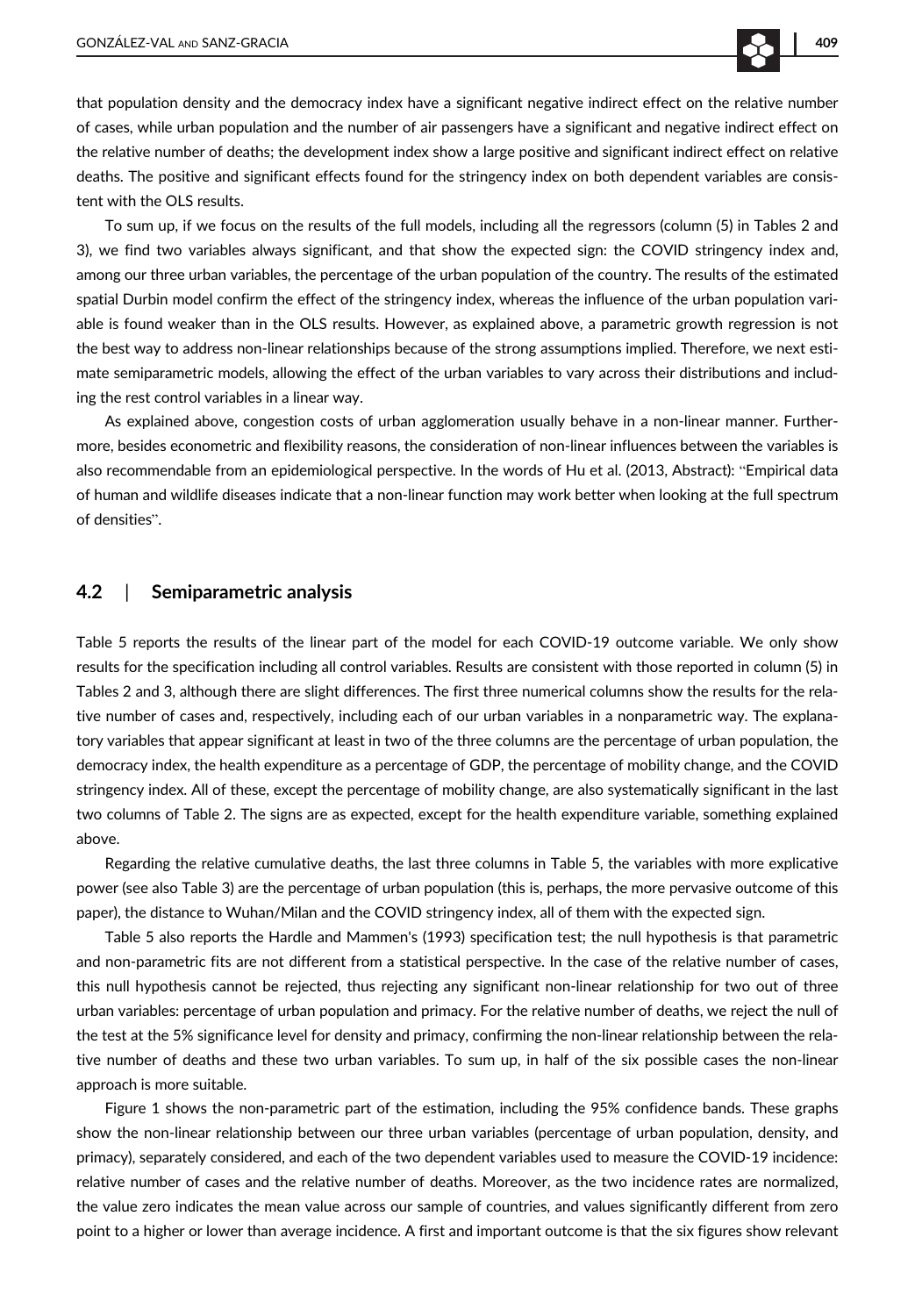

|                                                |            | Cumulative cases per 100,000 |            |             | Cumulative deaths per 100,000 |             |
|------------------------------------------------|------------|------------------------------|------------|-------------|-------------------------------|-------------|
| Dependent variable:                            | (1)        | (2)                          | (3)        | (4)         | (5)                           | (6)         |
| Urban population (%)                           | Nonpar.    | $1.721***$                   | $2.094***$ | Nonpar.     | $2.654***$                    | $2.767***$  |
|                                                | variable   | (0.584)                      | (0.628)    | variable    | (0.834)                       | (0.810)     |
| Ln (Population density)                        | 0.157      | Nonpar.                      | 0.008      | $-0.094$    | Nonpar.                       | $-0.107$    |
|                                                | (0.102)    | variable                     | (0.085)    | (0.083)     | variable                      | (0.085)     |
| Primacy                                        | 0.401      | $-0.808$                     | Nonpar.    | $-1.136$    | $-2.291**$                    | Nonpar.     |
|                                                | (1.153)    | (1.190)                      | variable   | (1.058)     | (0.980)                       | variable    |
| Democracy index                                | $-0.106**$ | $-0.146**$                   | $-0.134**$ | $-0.010$    | $-0.055$                      | $-0.052$    |
|                                                | (0.048)    | (0.059)                      | (0.055)    | (0.048)     | (0.053)                       | (0.047)     |
| HDI                                            | $-2.578$   | $-2.488$                     | $-3.792*$  | 1.179       | 1.306                         | 0.634       |
|                                                | (2.215)    | (2.206)                      | (2.146)    | (2.364)     | (2.129)                       | (2.066)     |
| Ln (GDPpc)                                     | 0.299      | 0.289                        | 0.259      | $-0.260$    | $-0.189$                      | $-0.241$    |
|                                                | (0.200)    | (0.241)                      | (0.242)    | (0.235)     | (0.196)                       | (0.188)     |
| Trade (% of GDP)                               | 0.052      | 0.028                        | 0.090      | $-0.188$    | $-0.255$                      | $-0.077$    |
|                                                | (0.223)    | (0.192)                      | (0.199)    | (0.210)     | (0.225)                       | (0.235)     |
| Air passengers per capita                      | 0.000      | 0.001                        | $-0.000$   | 0.000       | 0.001                         | $-0.001$    |
|                                                | (0.001)    | (0.001)                      | (0.001)    | (0.001)     | (0.001)                       | (0.002)     |
| Ln (distance to Wuhan/                         | $-0.276$   | $-0.284$                     | $-0.453**$ | $-0.702***$ | $-0.743***$                   | $-0.712***$ |
| Milan)                                         | (0.246)    | (0.211)                      | (0.207)    | (0.192)     | (0.185)                       | (0.205)     |
| Health expenditure (% of                       | 12.496     | 13.207**                     | 15.007**   | 5.847       | 4.687                         | 7.055       |
| GDP)                                           | (7.884)    | (5.847)                      | (7.237)    | (5.966)     | (4.871)                       | (5.883)     |
| % Mobility change                              | $-0.164$   | $-1.269*$                    | $-1.549*$  | 0.805       | $-0.069$                      | $-0.257$    |
| (workplaces)                                   | (0.846)    | (0.714)                      | (0.785)    | (0.974)     | (0.931)                       | (0.943)     |
| Covid stringency index                         | $1.562**$  | $1.821***$                   | $1.461**$  | $1.897***$  | $2.196***$                    | $1.653***$  |
|                                                | (0.705)    | (0.604)                      | (0.663)    | (0.548)     | (0.549)                       | (0.541)     |
| Regional dummies                               | Υ          | Υ                            | Y          | Y           | Y                             | Υ           |
| Hardle and<br>Mammen's (1993) test,<br>p-value | 0.59       | 0.04                         | 0.19       | 0.53        | 0.01                          | 0.03        |
| <b>Observations</b>                            | 90         | 90                           | 90         | 90          | 90                            | 90          |
| Effective degrees of<br>freedom                | 72.5       | 69.8                         | 62.8       | 72.8        | 71                            | 72.6        |
| Adjusted $R^2$                                 | 0.440      | 0.620                        | 0.602      | 0.449       | 0.603                         | 0.541       |

#### TABLE 5 Semi-parametric estimated, linear part of the model

Notes: All dependant variables are normalized. All regressions include a constant. Coefficient (robust standard errors). Regional dummies are dummies at five major área categories: America, Africa, Asia, Eastern Europe, and Western Europe (Asia is the base category). Nonpar. Variable indicates the variable included in a non-parametric way in each regression. Significant at the \*10%, \*\*5%, \*\*\*1% level.

parts of the curves with concave and convex behaviours, far from being purely linear. However, in Figures 1(a), 1(c) and I(d), these non-linearities are not significantly different from a linear approach.

The influence of the percentage of urban population on the virus incidence (Figures 1(a) and 1(d)) is similar for our two dependent variables: first, for low percentages of the urban population, the effect can be well proxied by a horizontal straight line with incidence values lower than average; once the threshold of about 50% of urban population is reached then the relationship between both variables in the two graphs is clearly increasing, and for very high percentages the growth is at increasing rates, that is to say, convex. The urban primacy variable (Figures 1(c) and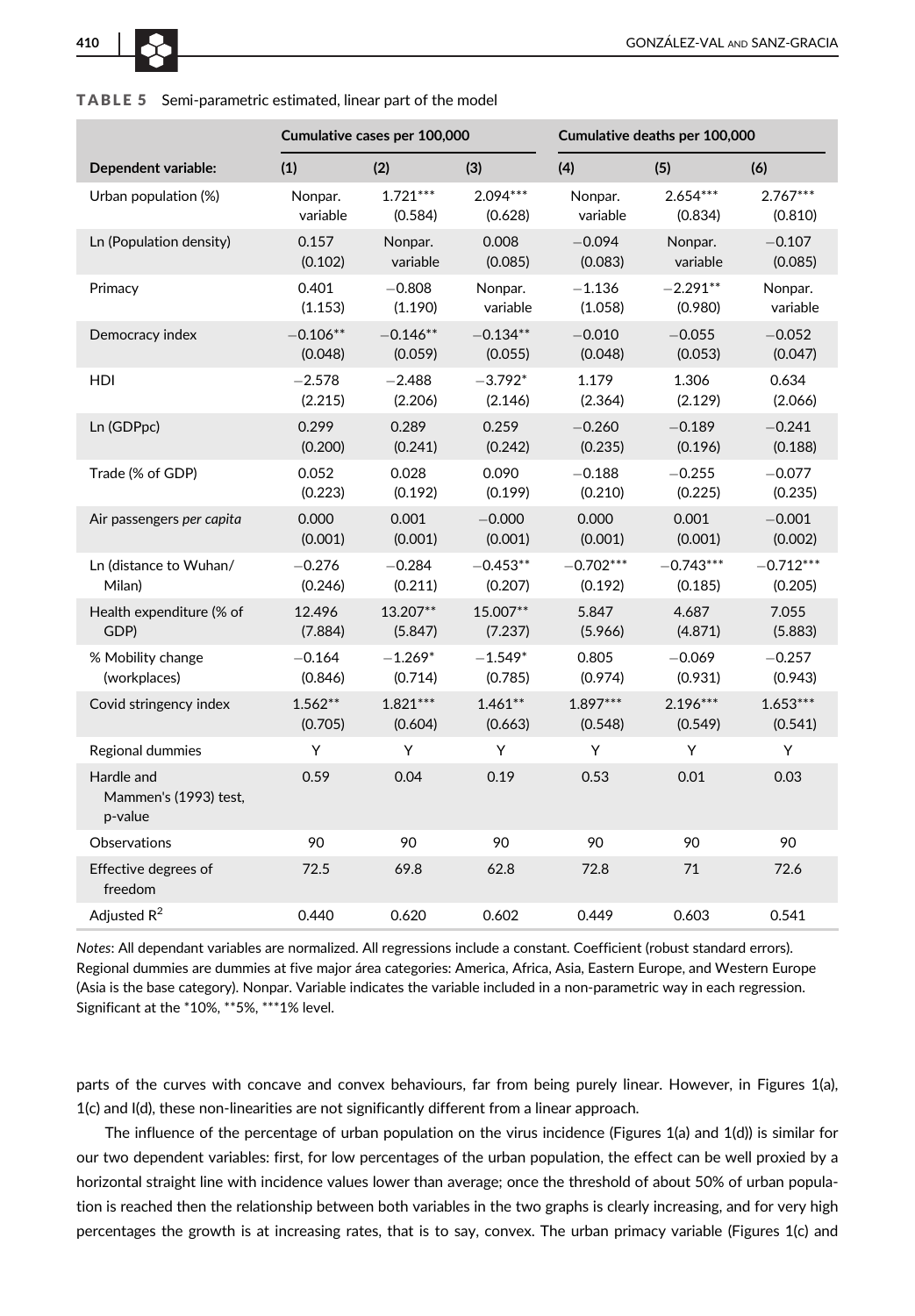

FIGURE 1 Semi-parametric estimates

1(f)) confirms this result at least to a certain extent. In effect, for low and intermediate primacies, the curve is, especially for the number of cases, a sinusoid around the zero value, and the relationship with the COVID-19 incidence variable is positive only for very high primacies (about 33% for the number of cases and about 25% for the deaths); therefore, for the majority of values of primacy, an increase in the relative importance of the largest city does not necessarily imply a growth in the number of cases or deaths.

Finally, Figures 1(b) and 1(e) define the behaviour of the population density variable. In the body of both distributions, especially for the number of deaths, an inverted U-shape relationship is found. For low (up to 3.8 in log scale in both graphs) and very high densities (beyond 6.2), the link between density and COVID-19 incidence is positive; for the rest of the distribution (which includes the majority of the observations in Figures 1(b) and 1(e)) a higher population density implies a lower virus incidence in terms of cases and deaths.

#### 5 | CONCLUSIONS

The COVID-19 crisis has spurred the scientific community to search for the determinants and consequences of the pandemic from many points of view. In this paper, we have not analysed the impact of COVID-19 on a set of variables of interest, as is becoming usual in this literature. Our approach is different: we have studied how some variables can explain the diffusion and intensity of the virus in a sample of 90 countries. Two endogenous variables are defined: the cumulative number of cases and deaths per 100,000 inhabitants up to 31 December 2020. Our main explanatory variables are related to the urban dimension of each country: percentage of the urban population, population density (concentration of population per square kilometre), and urban primacy (percentage of the population of the largest city), to test whether higher values of these three variables imply or not a stronger incidence of the disease. A secondary working hypothesis we adopt is that the relationship between primacy and COVID-19 incidence might be non-linear, varying across the distribution of these urban variables, as agglomeration can generate a new non-linear congestion cost: the risk of infection cost.

From the parametric approach, we concluded that the main explanatory variable is the percentage of the urban population, in such a way that countries more urbanized suffer a higher incidence of the virus in terms of the relative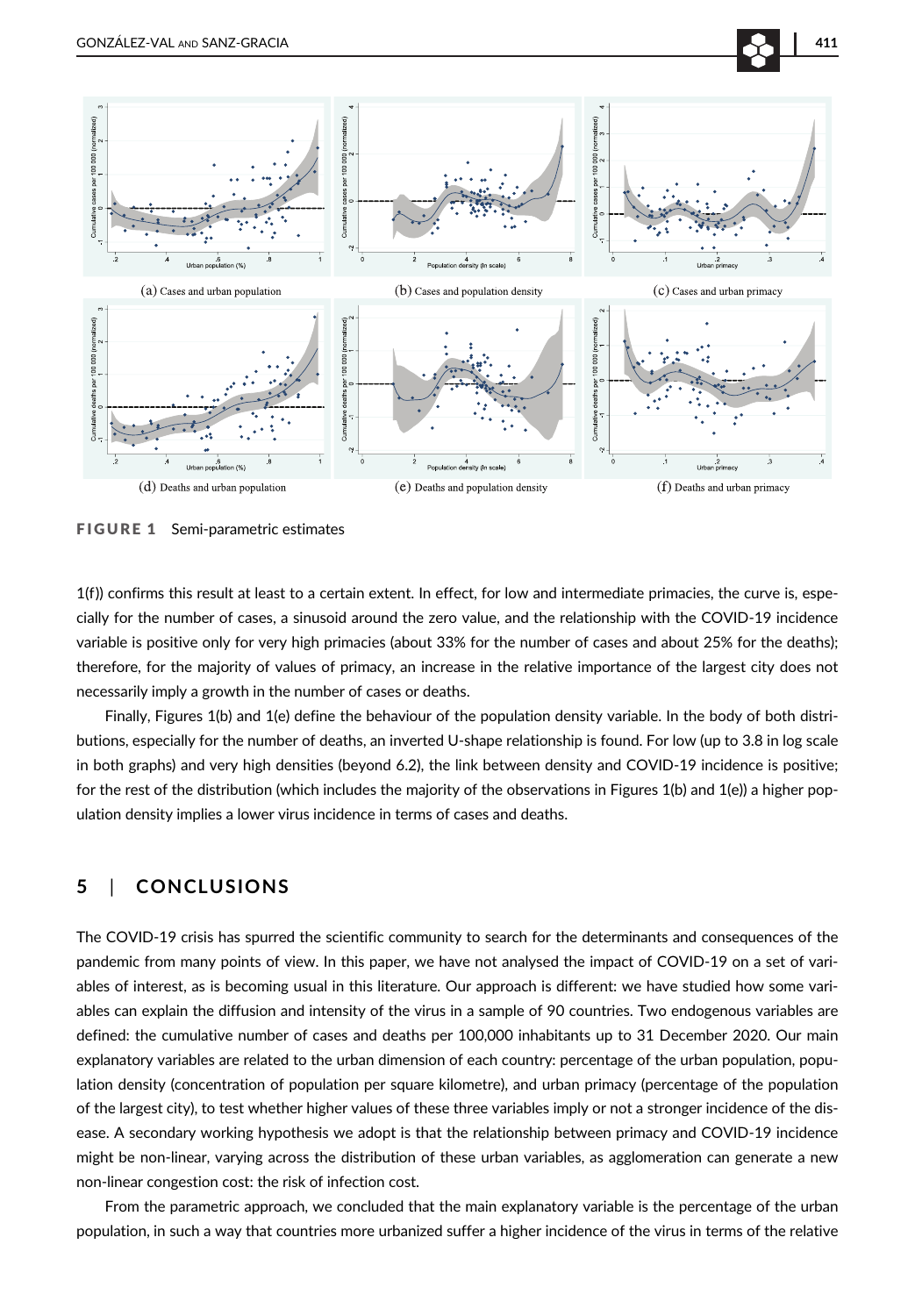

number of cases and relative number of deaths. We also found a weaker positive influence of the density on the relative number of cases. Regarding primacy, it does not affect the number of cases and, with respect to relative deaths, in some models, the existence of a very large agglomeration not only does not increase the number of deaths but makes it decrease. Therefore, it seems that it is the complete urban structure of the country (with cities of all the sizes: large, intermediate, and small) that mainly helps explain the magnitude of the endogenous variables. Finally, we also obtain some evidence of spatial effects, although weaker than in previous research (Krisztin, Piribauer, & Wögerer, 2020).

From the semiparametric approach, we deduce that in three out of six possible cases (two endogenous variables and three urban explanatory variables), the non-linearities are statistically significant. Furthermore, we have not detected a systematic and monotonous positive relationship between the three urban variables and the intensity of the disease, as might be expected a priori. A positive relationship was detected only for intermediate and high values of the percentage of urban population; for low and very high values of density; and for very high values of primacy. At other points of the distribution, the relationship between COVID-19 incidence and the urban variables is constant or even negative. These non-linear behaviours have strong implications for policymakers and health authorities, and the causal link between urbanization and COVID-19 intensity clearly deserves further research.

#### ACKNOWLEDGEMENTS

The authors thank Cristian Liarte Blasco for valuable assistance with data. An earlier version of this paper was presented at the I International on-line Conference on Regional Science, with all the comments made by participants being appreciated. Finally, comments received from three anonymous referees have improved the version originally submitted. All remaining errors are ours.

#### FUNDING INFORMATION

Ministerio de Ciencia e Innovación, MCIN/AEI/[10.13039/501100011033,](https://doi.org/10.13039/501100011033) Grants number: ECO2017-82246-P, PID2020-114354RA-I00 and PID2020-112773GB-I00; Gobierno de Aragón, Grant number: ADETRE research group; European Regional Development Fund (ERDF).

#### ORCID

Rafael González-Val D <https://orcid.org/0000-0002-2023-5726> Fernando Sanz-Gracia D <https://orcid.org/0000-0003-3725-0022>

#### ENDNOTES

 $1$  This normalisation only implies a change in the scale of the variables. Results are robust to this re-scaling.

- $2$  Using data about the number of tests per capita by country from Hasell et al. (2020), we regressed our two variables measuring COVID-19 incidence on the cumulative tests per 100,000 inhabitants, finding that the tests' coefficient is significant explaining cases but not in the case of deaths. These coefficients are positive but very small, and they become even smaller when regional dummies are included. However, as the number of tests is not available for all the countries in our sample (we lose 25 observations), this variable is not included in the analysis, although these results are available from the authors upon request.
- Google provides daily data of the percent change in mobility for several categories: retail and recreation, grocery and pharmacy, parks, transit stations, workplaces, and residential. In all cases, the references to calculate the change are the immediate pre-pandemic values in January and February 2020. After several proofs we selected only the percentage change in mobility to workplace.
- <sup>4</sup> Both the Google mobility measures and the stringency index are provided on a daily basis; to get a single value, we consider all the Spring values by country (in 2020, the highest peak of cases were reported around March and April for most countries) and then we compute the average for the mobility measure, and the maximum value for the stringency index.
- Although the three variables represent population agglomeration, we can include the three at the same time because they are not highly correlated. Bilateral correlations are -0.19 for urban population-density (log scale), 0.55 for urban population-primacy and  $-0.13$  for primacy-density (log scale).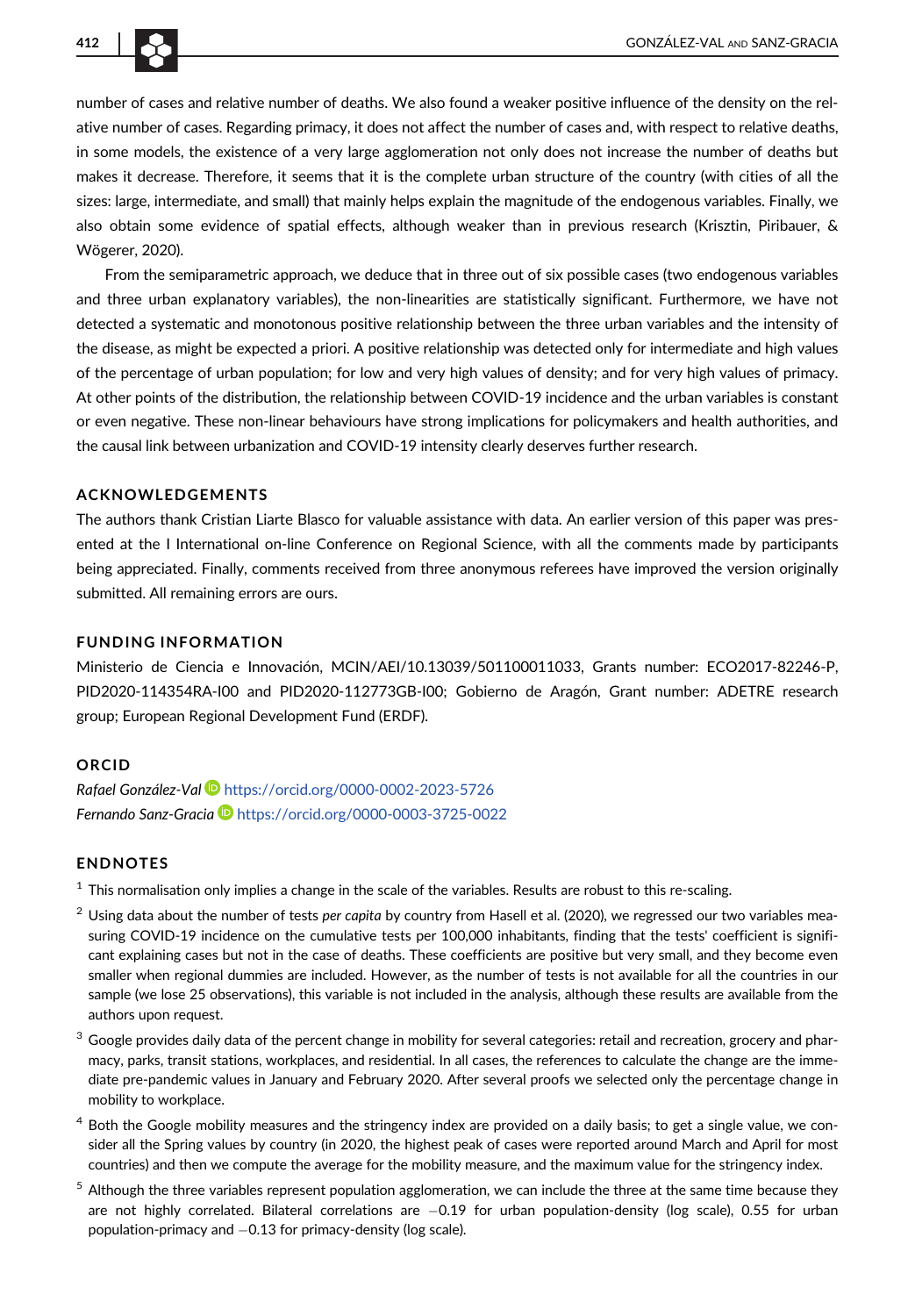- $6$  As a preliminary analysis, we apply the Lagrange multiplier and Moran's I tests to the residuals of the model in Equation 1, using the full version of the model, including all controls and regional dummies, except the distance to Wuhan/Milan. The null hypothesis in all tests is that there is zero spatial autocorrelation. Results provide mixed evidence: whereas the robust Lagrange multiplier test rejects the null hypothesis of no spatial effects using both the standard spatial lag and errors models for the relative number of cases, for the relative number of deaths, we obtain some weak evidence supporting the spatial lag model, as the null cannot be rejected at the 10%. These results are available from the authors upon request.
- $7$  The log-likelihood values for different values of k are available from the authors upon request.
- <sup>8</sup> Ranking of the cumulative number of cases per 100,000 inhabitants on 31 December, 2020.

#### **REFERENCES**

- Alfani, G., & Percoco, M. (2019). Plague and long-term development: The lasting effects of the 1629–30 epidemic on the Italian cities. The Economic History Review, 72(4), 1175–1201.<https://doi.org/10.1111/ehr.12652>
- Alirol, E., Getaz, L., Stoll, B., Chappuis, F., & Loutan, L. (2011). Urbanisation and infectious diseases in a globalized world. Lancet Infectious Diseases, 11, 131–141. [https://doi.org/10.1016/S1473-3099\(10\)70223-1](https://doi.org/10.1016/S1473-3099(10)70223-1)
- Anselin, L. (1988). Lagrange multiplier test diagnostics for spatial dependence and spatial heterogeneity. Geographical Analysis, 20, 1–17.<https://doi.org/10.1111/j.1538-4632.1988.tb00159.x>
- Baker, S. R., Bloom, N., Davis, S. J., & Terry, S. J. (2020). COVID-Induced economic uncertainty. NBER Working Paper 26983. Available at:<http://www.nber.org/papers/w26983>
- Barrios, S., & Strobl, E. (2009). The dynamics of regional inequalities. Regional Science and Urban Economics, 39(5), 575–591. <https://doi.org/10.1016/j.regsciurbeco.2009.03.008>
- Bartik, A. W., Bertrand, M., Cullen, Z., Glaeser, E. L., Luca, M., & Stanton, C. (2020). The impact of COVID-19 on small business outcomes and expectations. PNAS, 117(30), 17656–17666.<https://doi.org/10.1073/pnas.2006991117>
- Bashir, M. F., Benjiang, M. A., & Shahzad, L. (2020). A brief review of socio-economic and environmental impact of Covid-19. Air Quality, Atmosphere and Health, 13, 1403–1409.<https://doi.org/10.1007/s11869-020-00894-8>
- Carozzi, F., Provenzano, S., & Roth, S. (2020). Urban density and COVID-19. IZA Discussion Paper 13440. Available at: <https://www.iza.org/publications/dp/13440/urban-density-and-covid-19>
- Clemens, J., & Veuger, S. (2020). Implications of the Covid-19 pandemic for state government tax revenues. NBER Working Paper 27426. Available at:<https://www.nber.org/papers/w27426>
- Díez-Minguela, A., González-Val, R., Martinez-Galarraga, J., Sanchis, M. T., & Tirado, D. A. (2020). The long-term relationship between economic development and regional inequality: South-West Europe, 1860–2010. Papers in Regional Science, 99(3), 479–508.<https://doi.org/10.1111/pirs.12489>
- Durlauf, S. N. (2001). Manifesto for a growth econometrics. Journal of Econometrics, 100(1), 65–69. [https://doi.org/10.](https://doi.org/10.1016/S0304-4076(00)00055-5) [1016/S0304-4076\(00\)00055-5](https://doi.org/10.1016/S0304-4076(00)00055-5)
- Ehlert, A. (2021). The socio-economic determinants of COVID-19: A spatial analysis of German county level data. Socio-Economic Planning Sciences, 101083.<https://doi.org/10.1016/j.seps.2021.101083>
- Elenev, V., Landvoigt, T., & Van Nieuwerburgh, S. (2020). Can the Covid bailouts save the economy? NBER Working Paper 27207. Available at:<https://www.nber.org/papers/w27207>
- Elhorst, J. P. (2014). Spatial econometrics: From cross-sectional data to spatial panels. Springer. [https://doi.org/10.1007/978-](https://doi.org/10.1007/978-3-642-40340-8) [3-642-40340-8](https://doi.org/10.1007/978-3-642-40340-8)
- Farzanegan, M. R., Feizi, M., & Gholipour, H. F. (2021). Globalization and outbreak of Covid-19: An empirical analysis. Journal of Risk and Financial Management, 14(3), 105.<https://doi.org/10.3390/jrfm14030105>
- Geng, X., Gerges, F., Katul, G. G., Bou-Zeid, E., Nassif, H., & Boufadel, M. C. (2021). Population agglomeration is a harbinger of the spatial complexity of COVID-19. Chemical Engineering Journal, 420, 127702. [https://doi.org/10.1016/j.cej.2020.](https://doi.org/10.1016/j.cej.2020.127702) [127702](https://doi.org/10.1016/j.cej.2020.127702)
- Golgher, A. B., & Voss, P. R. (2016). How to interpret the coefficients of spatial models: Spillovers, direct and indirect effects. Spatial Demography, 4, 175–205.<https://doi.org/10.1007/s40980-015-0016-y>
- Hardle, W., & Mammen, E. (1993). Comparing nonparametric versus parametric regression fits. Annals of Statistics, 21, 1926–1947.<https://doi.org/10.1214/aos/1176349403>
- Hasell, J., Mathieu, E., Beltekian, D., Macdonald, B., Giattino, C., Ortiz-Ospina, E., Roser, M., & Ritchie, H. (2020). A crosscountry database of COVID-19 testing. Scientific Data, 7, 345.<https://doi.org/10.1038/s41597-020-00688-8>
- Hu, H., Nigmatulina, K., & Eckhoff, P. (2013). The scaling of contact rates with population density for the infectious disease models. Mathematical Biosciences, 244, 125–134.<https://doi.org/10.1016/j.mbs.2013.04.013>
- Jedwab, R., Johnson, N. D., & Koyama, M. (2019). Pandemics, places, and populations: Evidence from the Black Death. CESIFO Working Paper 7524. Available at: [https://ssrn.com/abstract](https://ssrn.com/abstract=3343855)=3343855
- Krisztin, T., Piribauer, P., & Wögerer, M. (2020). The spatial econometrics of the coronavirus pandemic. Letters in Spatial and Resource Sciences, 13, 209–218.<https://doi.org/10.1007/s12076-020-00254-1>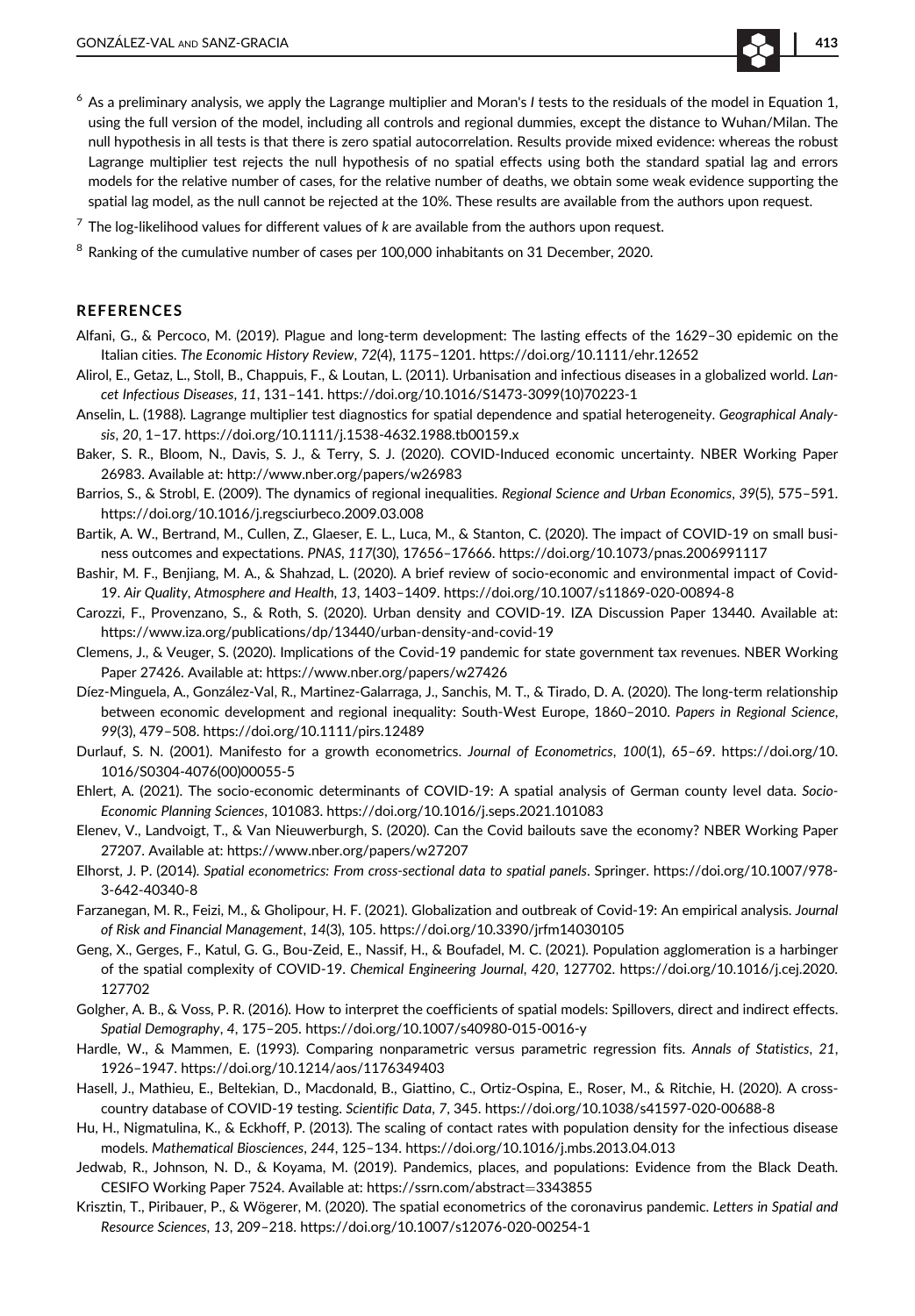

- LeSage, J., & Pace, R. K. (2009). Introduction to spatial econometrics. Chapman Hall/CRC Press. [https://doi.org/10.1201/](https://doi.org/10.1201/9781420064254) [9781420064254](https://doi.org/10.1201/9781420064254)
- Lessmann, C. (2014). Spatial inequality and development. Is there an inverted-U relationship. Journal of Development Economics, 106, 35–51.<https://doi.org/10.1016/j.jdeveco.2013.08.011>
- Maital, S., & Barzani, E. (2020). The global economic impact of COVID-19: A summary of research. Samuel Neaman Institute for National Policy Research. Available at: [https://www.neaman.org.il/EN/The-Global-Economic-Impact-of-COVID-19-](https://www.neaman.org.il/EN/The-Global-Economic-Impact-of-COVID-19-A-Summary-of-Research) [A-Summary-of-Research](https://www.neaman.org.il/EN/The-Global-Economic-Impact-of-COVID-19-A-Summary-of-Research)
- Martin, A., Markhvida, M., Hallegatte, S., & Walsh, B. (2020). Socio-economic impacts of COVID-19 on household consumption and poverty. Economics of Disasters and Climate Change, 4, 453–479. [https://doi.org/10.1007/s41885-020-](https://doi.org/10.1007/s41885-020-00070-3) [00070-3](https://doi.org/10.1007/s41885-020-00070-3)
- McKibbin, W., & Fernando, R. (2021). The global macroeconomic impacts of COVID-19: Seven scenarios. Asian Economic Papers, 20(2), 1–30. [https://doi.org/10.1162/asep\\_a\\_00796](https://doi.org/10.1162/asep_a_00796)
- Neiderud, C.-J. (2015). How urbanization affects the epidemiology of emerging infectious diseases. Infection Ecology & Epidemiology, 5(1), 27060.<https://doi.org/10.3402/iee.v5.27060>
- Paez, A., Lopez, F. A., Menezes, T., Cavalcanti, R., & Pitta, M. G.d. R. (2021). A spatio-temporal analysis of the environmental correlates of COVID-19 incidence in Spain. Geographical Analysis, 53, 397–421.<https://doi.org/10.1111/gean.12241>
- Robinson, P. M. (1988). Root-N consistent semiparametric regression. Econometrica, 56(4), 931–954. [https://doi.org/10.](https://doi.org/10.2307/1912705) [2307/1912705](https://doi.org/10.2307/1912705)
- Rodríguez-Pose, A., & Burlina, C. (2021). Institutions and the uneven geography of the first wave of the COVID-19 pandemic. Journal of Regional Science, 61(4), 728–752.<https://doi.org/10.1111/jors.12541>
- Sumner, A., Hoy, C., & Ortiz-Juárez, E. (2020). Estimates of the impact of COVID-19 on global poverty. United Nations University World Institute for Development Economics Research Working Paper 43/2020/. Available at: [https://www.](https://www.wider.unu.edu/publication/estimates-impact-covid-19-global-poverty) [wider.unu.edu/publication/estimates-impact-covid-19-global-poverty](https://www.wider.unu.edu/publication/estimates-impact-covid-19-global-poverty)
- Topcu, M., & Gulal, O. S. (2020). The impact of COVID-19 on emerging stock markets. Finance Research Letters, 36, 1–4. <https://doi.org/10.1016/j.frl.2020.101691>
- Voigtländer, N., & Voth, H. J. (2013). The three horsemen of riches: Plague, war, and urbanization in early modern Europe. The Review of Economic Studies, 80, 774–811.<https://doi.org/10.1093/restud/rds034>
- Wheaton, W. C., & Thompson, A. K. (2020). Doubts about density: COVID-19 across cities and towns. Available at: [https://](https://ssrn.com/abstract=3586081) [ssrn.com/abstract](https://ssrn.com/abstract=3586081)=3586081
- Wildman, J. (2021). COVID-19 and income inequality in OECD countries. The European Journal of Health Economics, 22, 455–462.<https://doi.org/10.1007/s10198-021-01266-4>

How to cite this article: González-Val, R., & Sanz-Gracia, F. (2022). Urbanization and COVID-19 incidence: A cross-country investigation. Papers in Regional Science, 101(2), 399–415. <https://doi.org/10.1111/pirs.12647>

#### APPENDIX A

#### LIST OF COUNTRIES

| Argentina              | Kenya      |
|------------------------|------------|
| Australia              | Kyrgyzstan |
| Austria                | Latvia     |
| <b>Bahrain</b>         | Lebanon    |
| Bangladesh             | Lithuania  |
| <b>Belarus</b>         | Malaysia   |
| Belgium                | Mexico     |
| <b>Bolivia</b>         | Morocco    |
| Bosnia and Herzegovina | Myanmar    |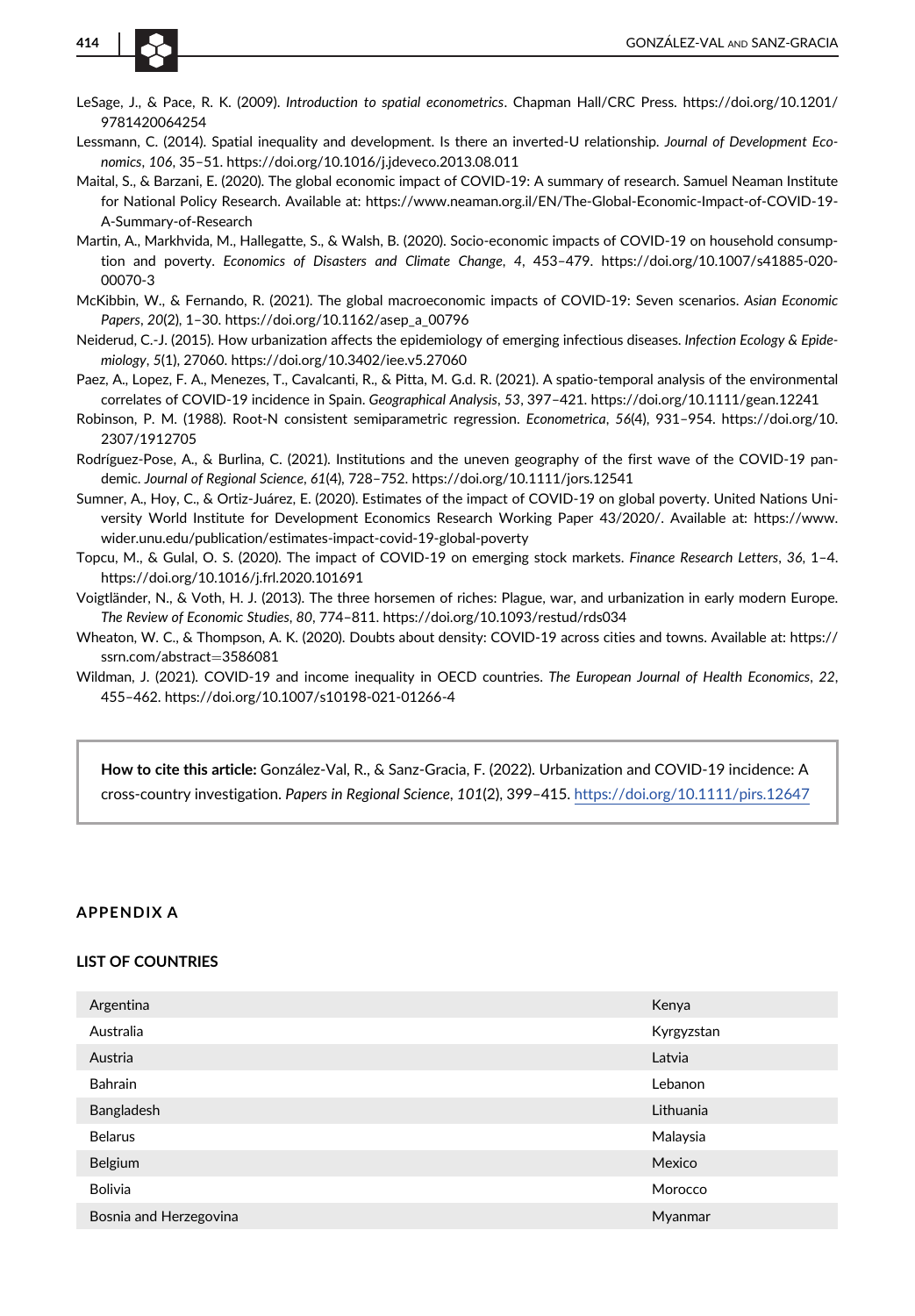| <b>Brazil</b>      | Nepal                           |
|--------------------|---------------------------------|
| Bulgaria           | Netherlands                     |
| Cambodia           | New Zealand                     |
| Cameroon           | Nigeria                         |
| Canada             | Norway                          |
| Chile              | Oman                            |
| Colombia           | Pakistan                        |
| Costa Rica         | Peru                            |
| Croatia            | Philippines                     |
| Czechia            | Poland                          |
| <b>Denmark</b>     | Portugal                        |
| Dominican Republic | Qatar                           |
| Ecuador            | Republic of Korea               |
| Egypt              | Republic of Moldova             |
| El Salvador        | Romania                         |
| Estonia            | <b>Russian Federation</b>       |
| Finland            | Saudi Arabia                    |
| France             | Senegal                         |
| Georgia            | Serbia                          |
| Germany            | Slovakia                        |
| Ghana              | South Africa                    |
| Greece             | Spain                           |
| Guatemala          | Sri Lanka                       |
| Haiti              | Sweden                          |
| Honduras           | Switzerland                     |
| Hungary            | Tajikistan                      |
| India              | Thailand                        |
| Indonesia          | Turkey                          |
| Iraq               | Uganda                          |
| Ireland            | Ukraine                         |
| Italy              | <b>United Arab Emirates</b>     |
| Ivory Coast        | United Kingdom                  |
| Jamaica            | United Republic of Tanzania     |
| Japan              | <b>United States of America</b> |
| Jordan             | Vietnam                         |
| Kazakhstan         | Zimbabwe                        |